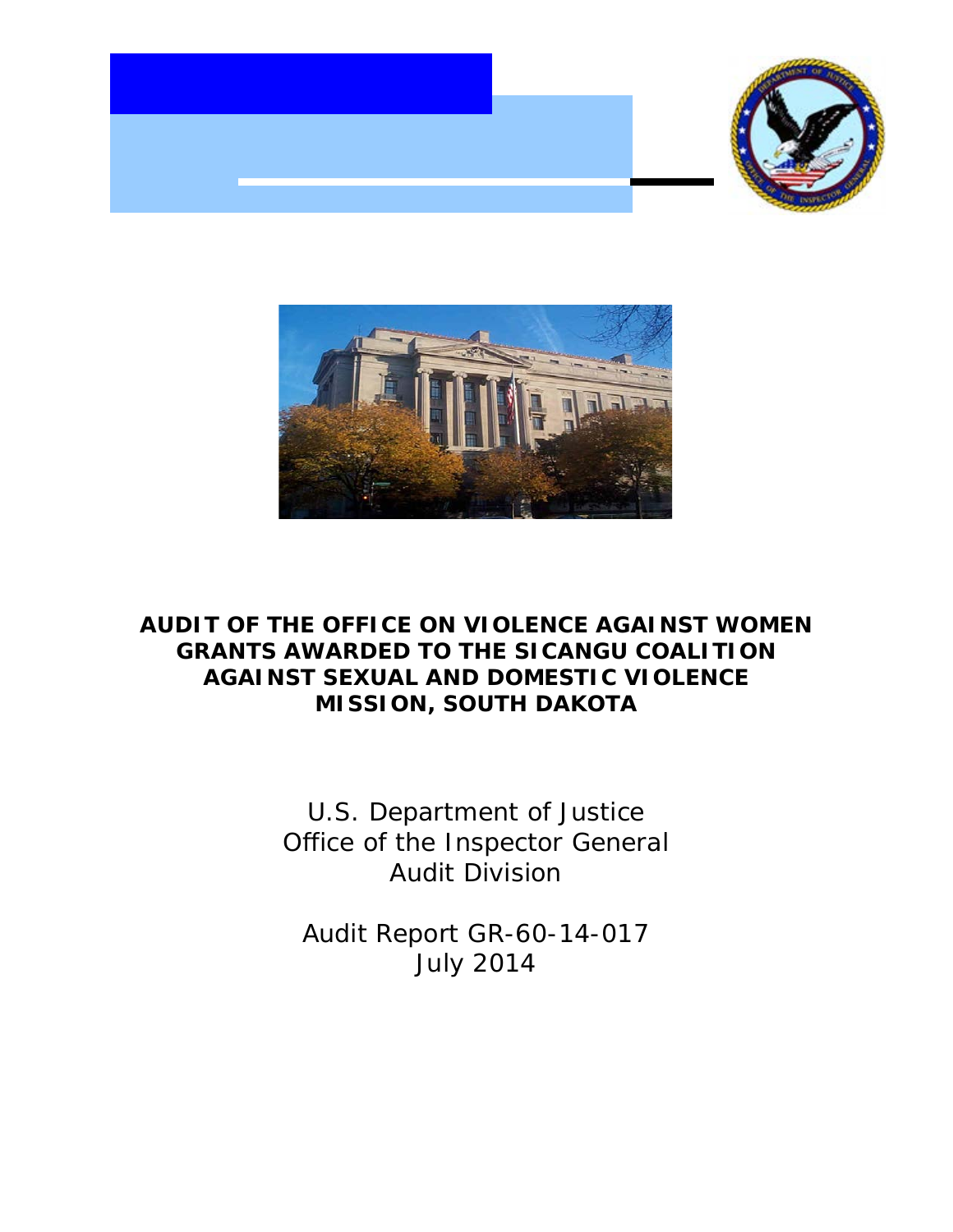## AUDIT OF THE OFFICE ON VIOLENCE AGAINST WOMEN **AGAINST SEXUAL AND DOMESTIC VIOLENCE MISSION, SOUTH DAKOTA AUDIT OF THE OFFICE ON VIOLENCE AGAINST WOMEN<br>GRANTS AWARDED TO THE SICANGU COALITION<br>AGAINST SEXUAL AND DOMESTIC VIOLENCE<br>MISSION, SOUTH DAKOTA<br>EXECUTIVE SUMMARY**

#### **EXECUTIVE SUMMARY**

 Coalitions Program grants totaling \$1,169,000, awarded by the Office on Violence Violence (Sicangu), as shown in Exhibit 1. The U.S. Department of Justice, Office of the Inspector General (OIG), Audit Division, has completed an audit of the Tribal Domestic Violence and Sexual Assault Against Women (OVW) to the Sicangu Coalition Against Sexual and Domestic

#### **EXHIBIT 1:GRANTS AWARDED TO THE SICANGU COALITION AGAINST SEXUAL AND DOMESTIC VIOLENCE**

|                              | <b>AWARD</b> | <b>PROJECT</b>    | <b>PROJECT END</b> |                     |
|------------------------------|--------------|-------------------|--------------------|---------------------|
| <b>AWARD NUMBER</b>          | <b>DATE</b>  | <b>START DATE</b> | <b>DATE</b>        | <b>AWARD AMOUNT</b> |
| 2008-IW-AX-0009              | 8/29/08      | 8/01/08           | 7/31/10            | \$540,000           |
| 2008 IW-AX-0009 (S1)         | 9/21/10      | 8/1/08            | 5/31/13            | 300,000             |
| 2009-EC-S6-0001 Recovery Act | 8/21/09      | 7/1/09            | 12/31/11           | 329,000             |
|                              |              |                   | Total:             | \$1,169,000         |

Source: Office of Justice Programs' (OJP) Grants Management System (GMS)

 Coalitions Grant Program is to increase awareness of domestic violence and sexual The purpose of the OVW Tribal Domestic Violence and Sexual Assault assault against American Indian and Alaska Native women; enhance the response to violence against women at the tribal, federal, and state levels; and identify and provide technical assistance to coalition membership and tribal communities to enhance access to essential services.

 The objective of the audit was to assess performance in the key areas of review. Those areas included: (1) internal control environment, (2) drawdowns, grant management that were applicable and appropriate for the grants under (3) grant expenditures, (4) budget management and control, (5) financial status and progress reports, (6) program performance and accomplishments, (7) post grant end-date activities, (8) monitoring of contractors, and (9) special grant requirements.

against are contained in the OJP Financial Guide and the award documents. We tested compliance with what we consider to be the most important conditions of the grants. Unless otherwise stated in our report, the criteria we audit

We examined Sicangu's accounting records, financial and progress reports, and operating policies and procedures and found: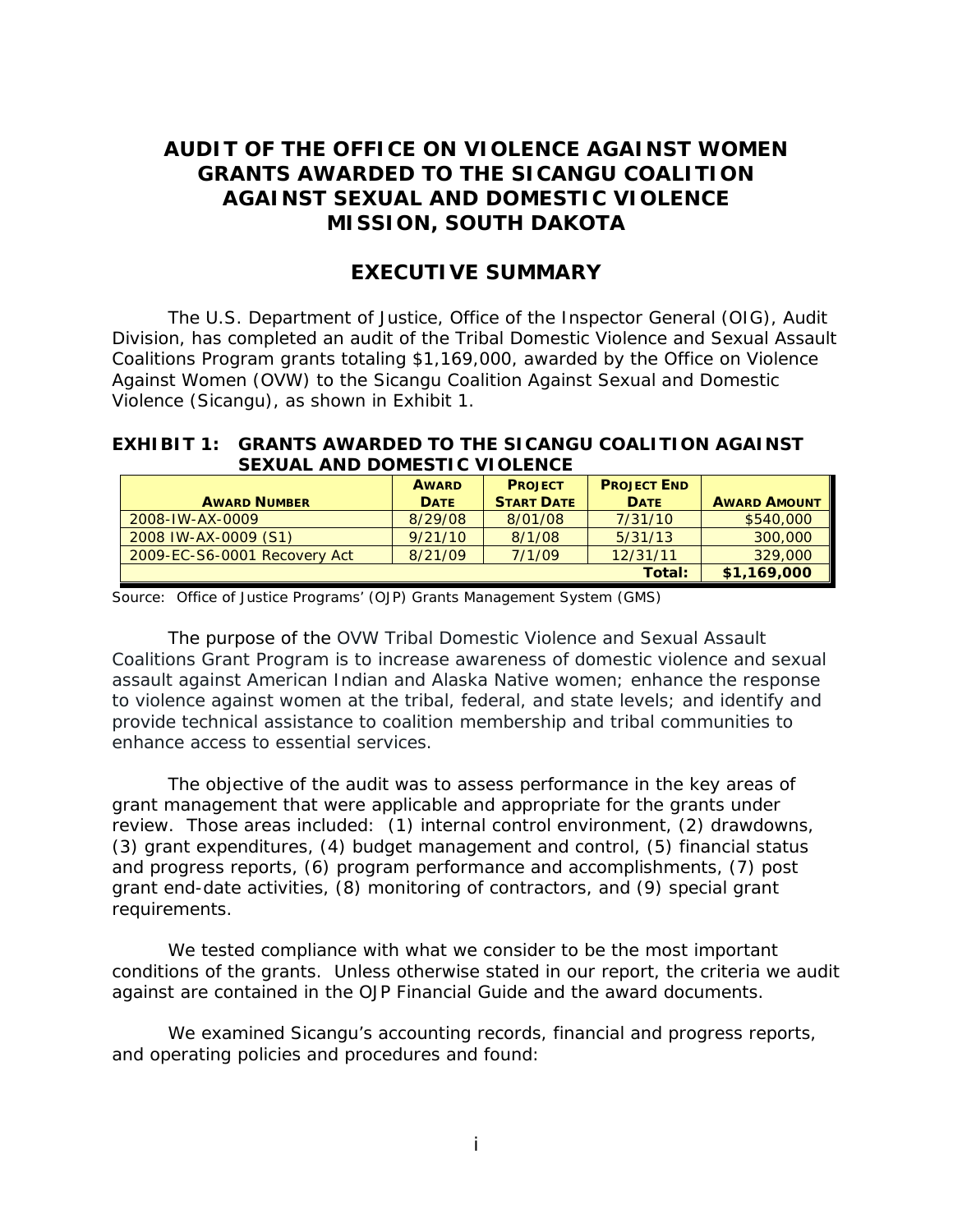- •\$1,215,216 (\$775,138 without overlap) in unallowable and unsupported costs associated with the review of accounting records;
- •\$72,275 in funds put to better use associated with excess cash on hand and funds not drawn down within the award period;
- •Sicangu's internal control environment is inadequate and the accounting system is unreliable.
- unsupported; and •Sicangu's FFRs were late and inaccurate and Progress Reports were late and
- •Performance metrics and program achievements were unsupported and could not be verified.

 The report contains six dollar-related recommendations, which are detailed in any planned corrective actions to address the findings in our report. Our audit of Dollar-Related Findings appears in Appendix II. the Findings and Recommendations section of the report. In accordance with standard audit practice, the OIG discussed the findings with Sicangu representatives and provided a draft audit report to the OVW and Sicangu for review and official comment. OVW's written response is incorporated in Appendix III. However, Sicangu elected not to provide written comments on our report or on objectives, scope, and methodology are discussed in Appendix I, and our Schedule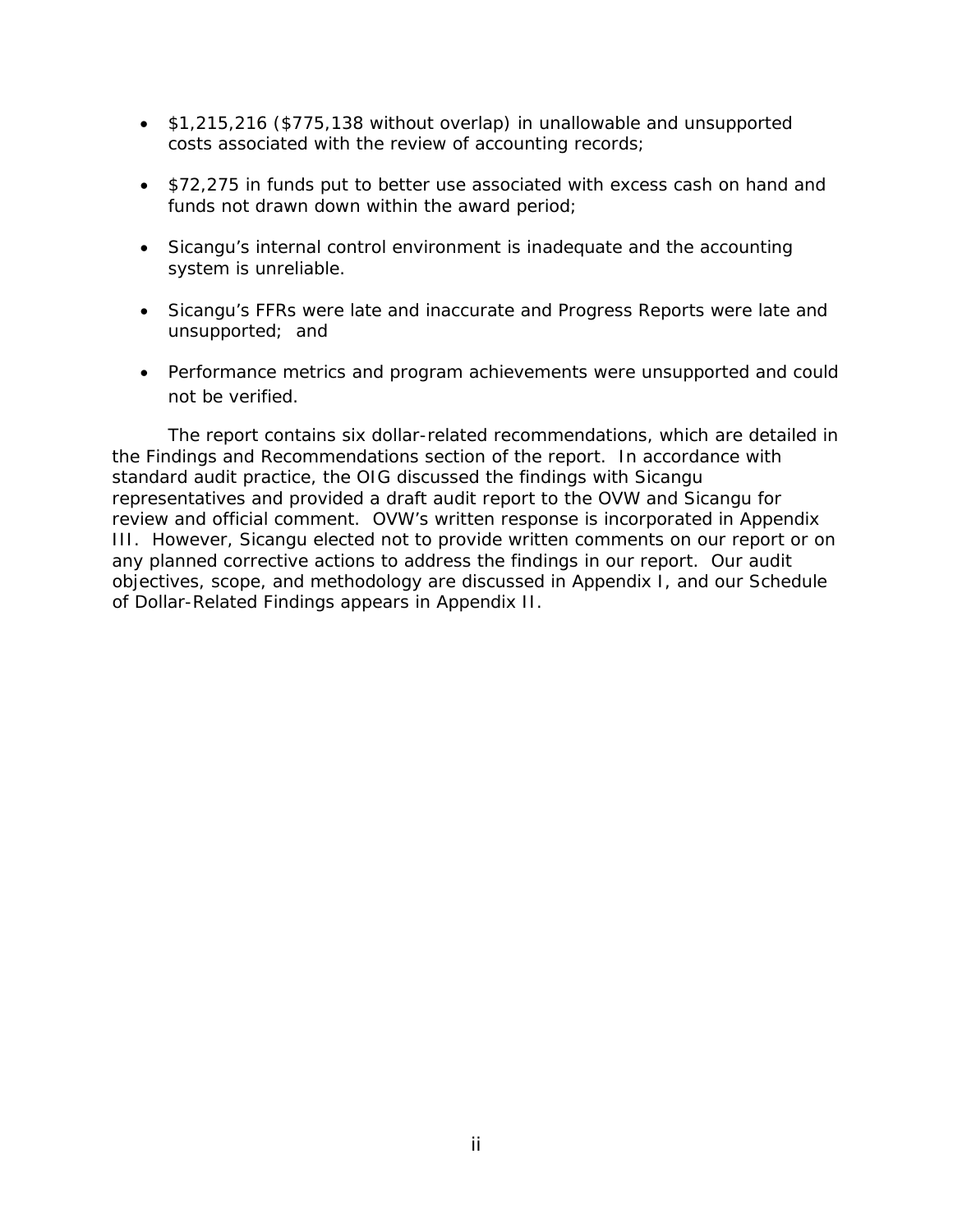# AUDIT OF THE OFFICE ON VIOLENCE AGAINST WOMEN **GRANTS AWARDED TO THE SICANGU COALITION AUDIT OF THE OFFICE ON VIOLENCE AGAINST WOMENGRANTS AWARDED TO THE SICANGU COALITIONAGAINST SEXUAL AND DOMESTIC VIOLENCE,MISSION, SOUTH DAKOTATABLE OF CONTENTS[INTRODUCTION................................................................................ 1](#page-4-0)**

### **TABLE OF CONTENTS**

| Quarterly American Recovery and Reinvestment Act Reports 16                                             |  |
|---------------------------------------------------------------------------------------------------------|--|
|                                                                                                         |  |
|                                                                                                         |  |
|                                                                                                         |  |
|                                                                                                         |  |
|                                                                                                         |  |
| APPENDIX I - OBJECTIVES, SCOPE, AND METHODOLOGY  20                                                     |  |
| APPENDIX II - SCHEDULE OF DOLLAR-RELATED FINDINGS 22                                                    |  |
| APPENDIX III - OVW RESPONSE TO DRAFT REPORT  25                                                         |  |
| APPENDIX IV - OFFICE OF THE INSPECTOR GENERAL ANALYSIS<br>AND SUMMARY OF ACTIONS NECESSARY TO CLOSE THE |  |
|                                                                                                         |  |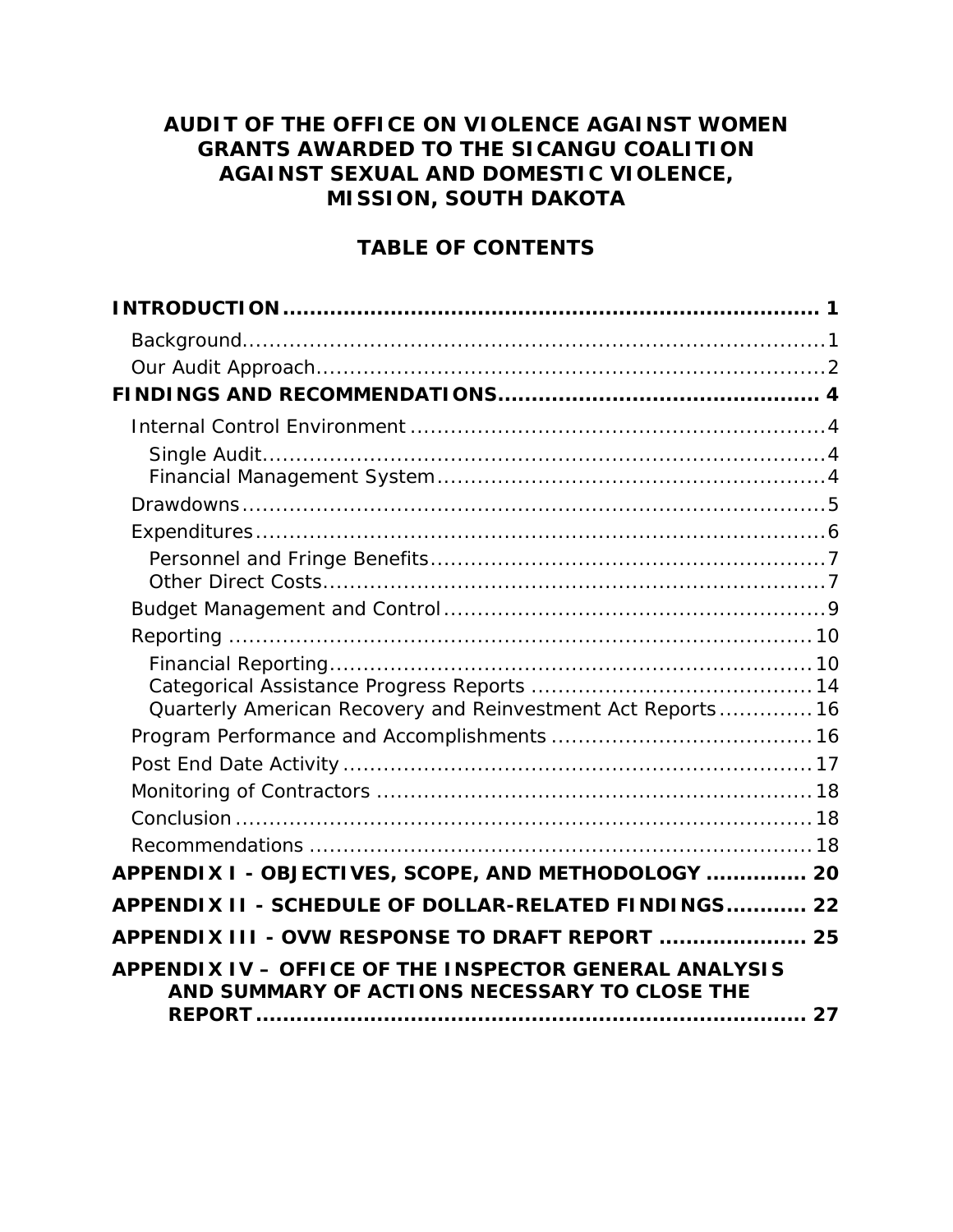## AUDIT OF THE OFFICE ON VIOLENCE AGAINST WOMEN **MISSION, SOUTH DAKOTA AUDIT OF THE OFFICE ON VIOLENCE AGAINST WOMEN<br>GRANTS AWARDED TO THE SICANGU COALITION<br>AGAINST SEXUAL AND DOMESTIC VIOLENCE,<br>MISSION, SOUTH DAKOTA<br>INTRODUCTION**

#### **INTRODUCTION**

<span id="page-4-0"></span> Coalitions Program grants totaling \$1,169,000, awarded by the Office on Violence The U.S. Department of Justice, Office of the Inspector General (OIG), Audit Division, has completed an audit of the Tribal Domestic Violence and Sexual Assault Against Women (OVW) to the Sicangu Coalition Against Sexual and Domestic Violence (Sicangu), as shown in Exhibit  $1<sup>1</sup>$  $1<sup>1</sup>$ 

#### **EXHIBIT 1:GRANTS AWARDED TO THE SICANGU COALITION AGAINST SEXUAL AND DOMESTIC VIOLENCE**

|                              | <b>AWARD</b> | <b>PROJECT</b>    | <b>PROJECT END</b> |                     |
|------------------------------|--------------|-------------------|--------------------|---------------------|
| <b>AWARD NUMBER</b>          | <b>DATE</b>  | <b>START DATE</b> | <b>DATE</b>        | <b>AWARD AMOUNT</b> |
| 2008-IW-AX-0009              | 8/29/08      | 8/01/08           | 7/31/10            | \$540,000           |
| 2008 IW-AX-0009 (S1)         | 9/21/10      | 8/1/08            | 5/31/13            | 300,000             |
| 2009-EC-S6-0001 Recovery Act | 8/21/09      | 7/1/09            | 12/31/11           | 329,000             |
|                              |              |                   | Total:             | \$1,169,000         |

Source: Office of Justice Programs' (OJP) Grants Management System (GMS)

 Coalitions Grant Program is to increase awareness of domestic violence and sexual The purpose of the OVW Tribal Domestic Violence and Sexual Assault assault against American Indian and Alaska Native women; enhance the response to violence against women at the tribal, federal, and state levels; and identify and provide technical assistance to coalition membership and tribal communities to enhance access to essential services.

 According to its applications, Sicangu's primary goals for the program were to increase public awareness of sexual assault and domestic violence, improve responses to violence against Native American women, and provide technical assistance to coalition members to enhance access to essential services.

#### <span id="page-4-1"></span>**Background**

 $\overline{a}$ 

 The mission of the OVW, a component of the U.S. Department of Justice, is to provide federal leadership in developing the nation's capacity to reduce violence against women and administer justice for and strengthen services to victims of domestic violence, dating violence, sexual assault, and stalking. Created in 1995,

<span id="page-4-2"></span> $1$  Grant 2009-EC-S6-0001 was awarded under the American Recovery and Reinvestment Act of 2009 (ARRA).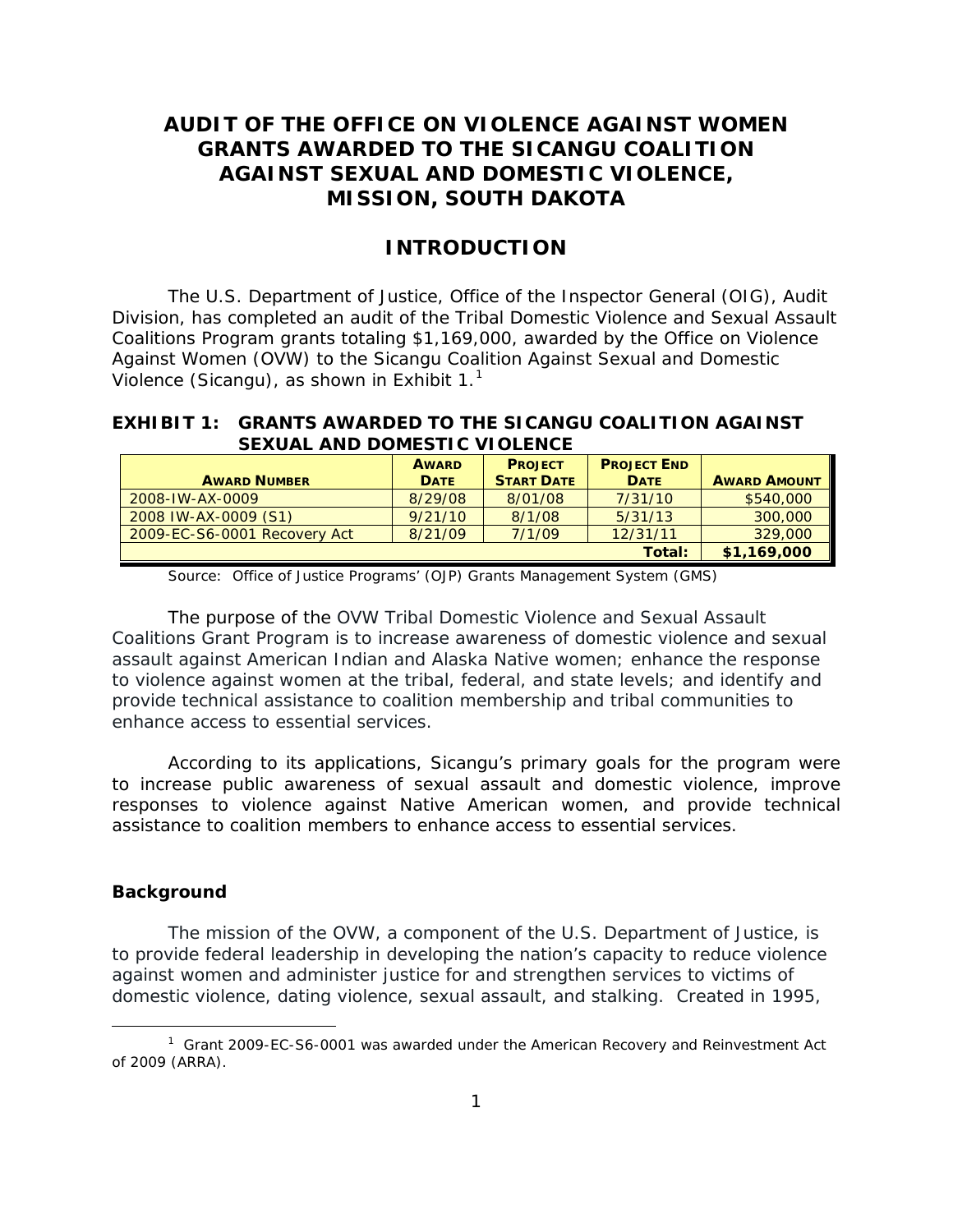the OVW administers financial and technical assistance to communities across the country that are developing programs, policies, and practices aimed at ending domestic violence, dating violence, sexual assault, and stalking.

 services for the prevention of sexual and domestic violence. Sicangu worked for societal violence within its Native Communities. Sicangu was a not-for-profit organization dedicated to providing educational the social and institutional changes necessary to eliminate both personal and

#### <span id="page-5-0"></span>**Our Audit Approach**

 The objective of the audit was to assess performance in the key areas of review. We tested compliance with what we consider to be the most important audit against are contained in the *OJP Financial Guide* and grant award documents. grant management that were applicable and appropriate for the grants under conditions of the grant award. Unless otherwise stated in our report, the criteria we We tested Sicangu's:

- grant award; •**internal control environment** to determine whether the internal controls in place for the processing and payment of funds were adequate to safeguard grant funds and ensure compliance with the terms and conditions of the
- •**drawdowns** to determine whether grant drawdowns were adequately supported and if Sicangu was managing grant receipts in accordance with federal requirements;
- •**expenditures** to determine whether the costs charged to the grant were accurate and allowable;
- the costs approved in the grant budget; •**budget management and control** to determine Sicangu's compliance with
- •**reporting** to determine if the required financial and programmatic reports were submitted on time and accurately reflected award activity;
- •**performance and accomplishments** to determine whether Sicangu met the grant objectives;
- •**post end date activity** to determine whether Sicangu complied with post end date requirements;
- •**monitoring of contractors** to determine if Sicangu provided adequate oversight and monitoring of its contractors; and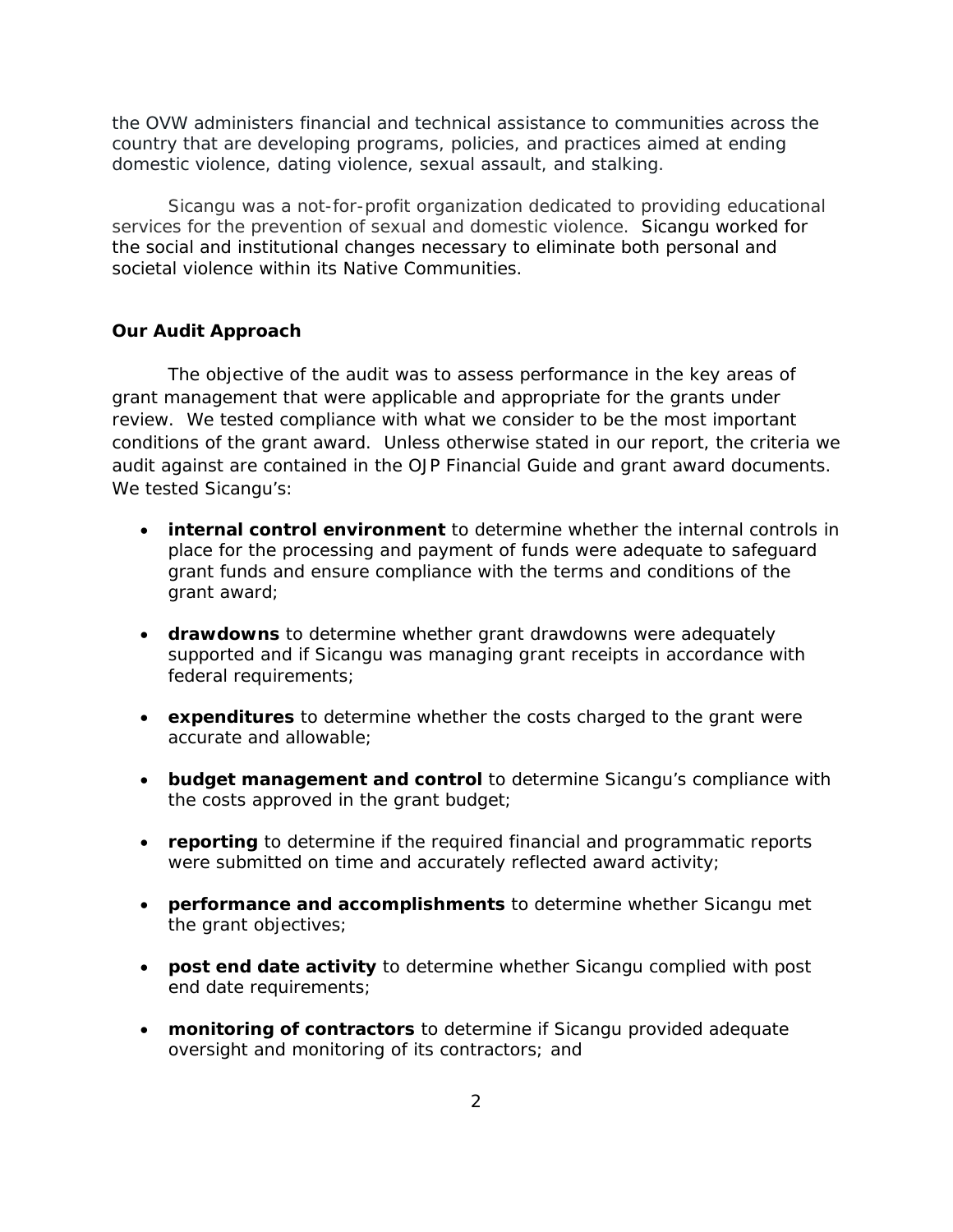• **special grant requirements** to determine whether Sicangu complied with award guidelines, special conditions, and solicitation criteria.

 Recommendations sections of this report. Our audit objectives, scope, and methodology appear in Appendix I. Our Schedule of Dollar-Related Findings The findings and recommendations are detailed in the Findings and appears in Appendix II.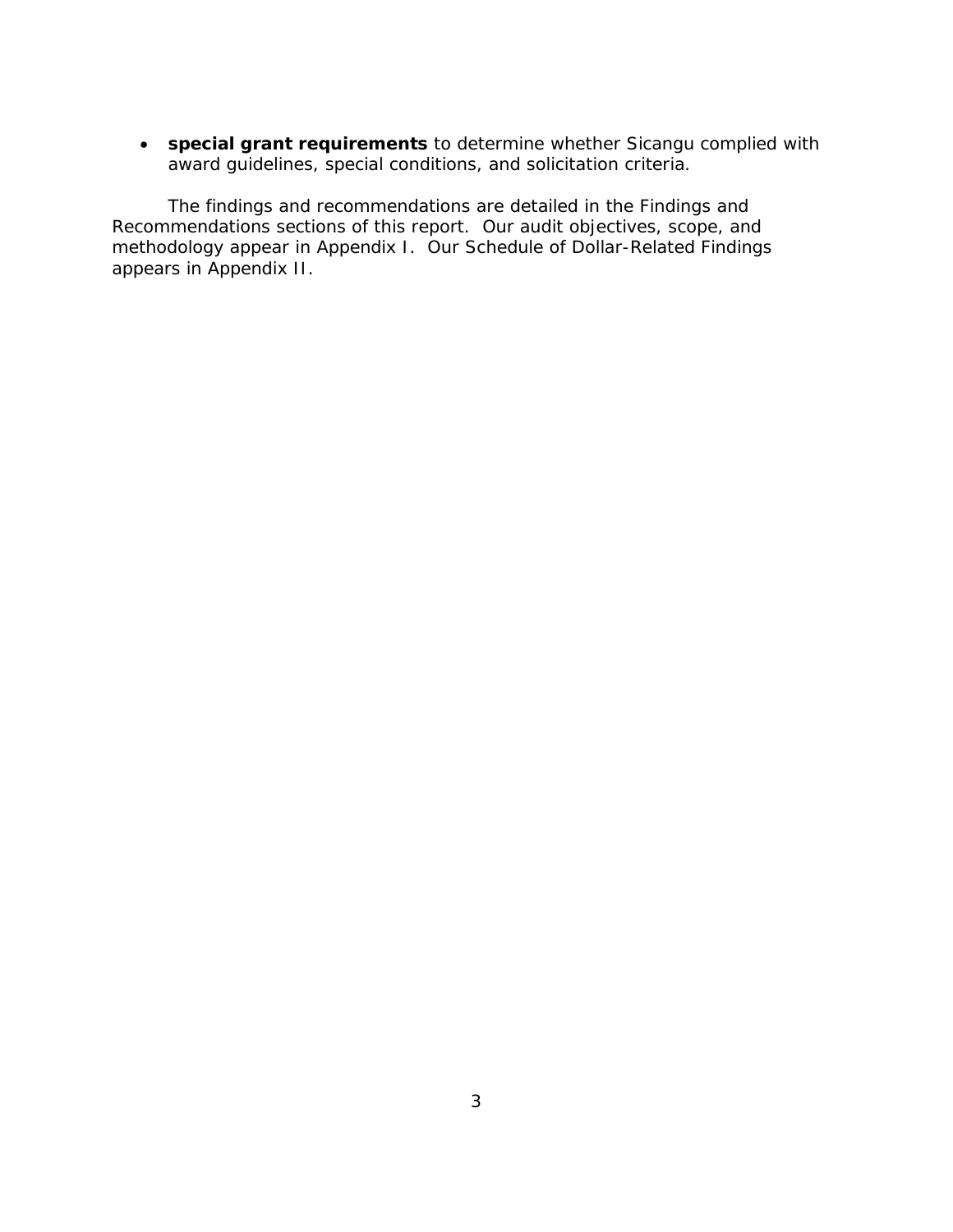#### **FINDINGS AND RECOMMENDATIONS**

<span id="page-7-0"></span> most of the expenses tested were unsupported; approximately 2 years audit results, we make six recommendations to address dollar-related We found that Sicangu did not comply with essential award conditions in the areas of expenditures, reporting, and performance. Specifically, of grant management and financial files were missing; drawdowns were unsupported; financial reports were generally late and inaccurate; progress reports were generally late and unsupported; unallowable bonuses were paid to board members and staff; unallowable bank fees were charged to the grant, and unallowable expenditures were made prior to the release of funds. Based on our findings.

#### <span id="page-7-1"></span>**Internal Control Environment**

We reviewed The *Office of Management and Budget (OMB) Circular A-133* to determine the grantee's requirement for a Single Audit*.* We also interviewed management and key personnel, and inspected documents and records in order to further assess risk.

#### <span id="page-7-2"></span> *Single Audit*

According to *OMB Circular A-133*, nonfederal entities that expend less than \$500,000 a year in federal awards are exempt from federal audit requirements for that year, but records must be available for review or audit by appropriate officials of the federal agency. Sicangu did not expend more than \$500,000 in total from both grants for any fiscal year during the life of the grants. Therefore a Single Audit was not required.

#### <span id="page-7-3"></span>*Financial Management System*

 documents. We requested Sicangu's policies and procedures to determine if We reviewed Sicangu's financial management system; interviewed Sicangu officials, past employees, and the contract bookkeeper; and inspected grant award internal controls over the financial management system were adequate. Sicangu management stated that policies and procedures had been written based on a related not-for-profit organization, and had been submitted to the Board of Directors for approval, but they had never been formally adopted. Although management stated that Sicangu was using these not-for-profit policies and procedures, written policies and procedures were never produced for OIG inspection.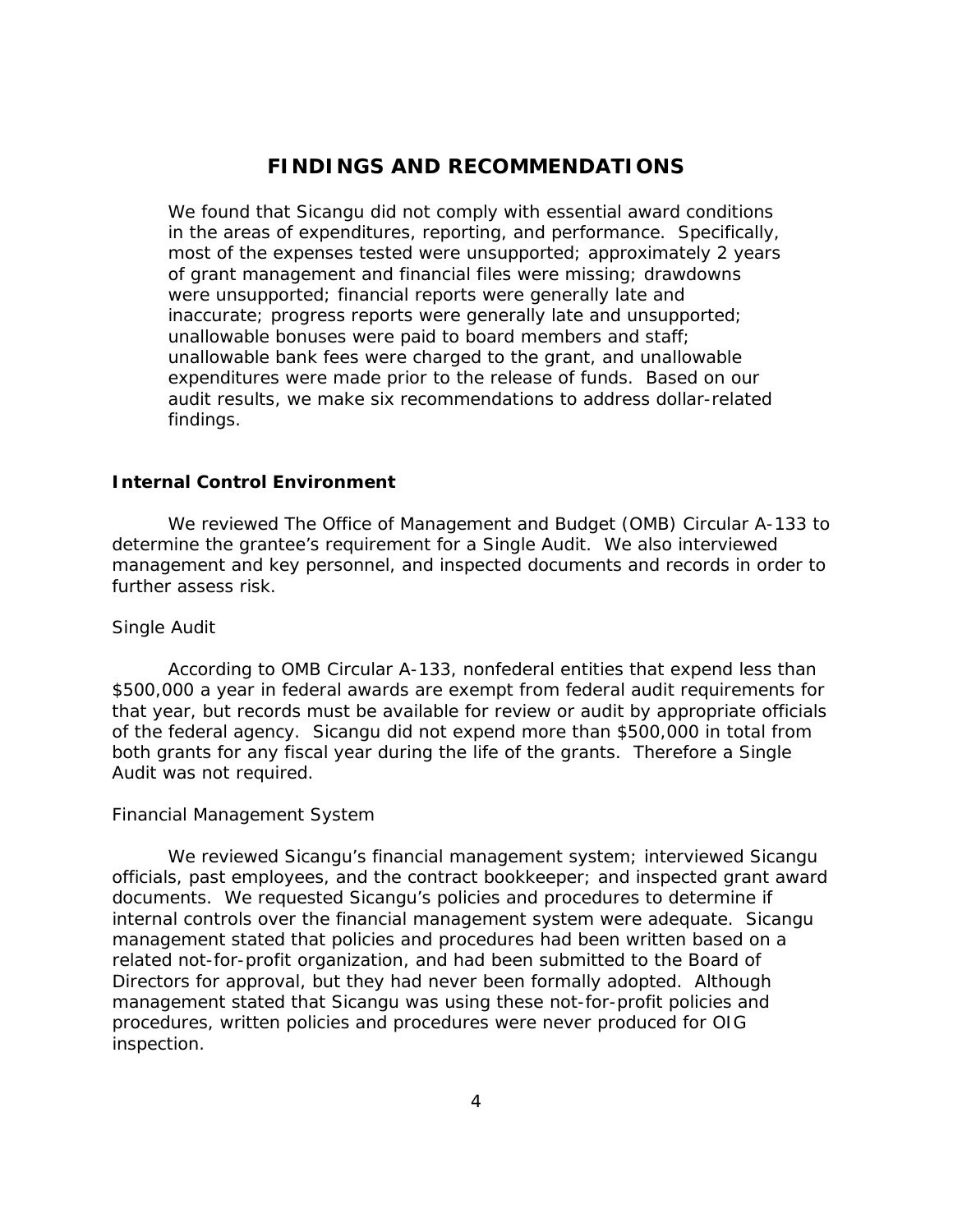Absent specific policies and procedures, we discussed, and to the extent possible, observed the procedures for procurement, receiving and payment; accounting for expenditures; drawdowns; payroll; budget management; and financial and progress reports.

 small size of Sicangu, segregation of duties was insufficient. The responsibility for Sicangu used a voucher system, which required the Executive Director's signature to purchase most items. They also used gift cards to purchase supplies and other small items. When items were received, one of two designated staff members checked and verified the packing slip or invoice. The bookkeeper checked the invoice and then prepared a check. The Executive Director verified the paperwork and sent the check to the Board of Directors for signatures. Due the ensuring that expenditures conform to grant requirements belonged to the Executive Director and the Board of Directors.

 were late and unsupported or inaccurate. These items are discussed in detail in the We found that drawdowns were unsupported and generally did not reconcile with expenditures; there was a 2-year period from 2009 to 2011 where Sicangu could not locate any supporting documents for transactions; \$41,422 in expenditures occurred prior to the release of funds; unallowable bank fees; unallowable bonuses totaling \$13,500 were paid to board members and staff; due to the way accounts were set up in the general ledger, expenses could not be reconciled to the approved budget; and most of the Federal Financial Reports (FFR), semi-annual Categorical Assistance Progress Reports (Progress Reports), and quarterly American Recovery and Reinvestment Act Reports (Recovery Act Reports) following sections of the report.

 environment for Sicangu's financial management system was inadequate creating a Based on the above information, we have concluded that the internal control higher risk for fraud, waste, and abuse.

#### <span id="page-8-0"></span>**Drawdowns**

 disbursements to be made immediately or within 10 days. Sicangu management analyzed the accounting records to determine if the total expenditures recorded in drawdowns. According to the OJP accounting records, Sicangu had drawn down a total of \$1,117,916 for the two awards as of July 22, 2013, with combined According to the *OJP Financial Guide*, the grant recipient should time drawdown requests to ensure that federal cash on hand is the minimum needed for stated that drawdowns were requested in advance based on anticipated need. We Sicangu's accounting records were equal to, or in excess of, the cumulative expenditures, of \$1,129,893 as of August 7, 2013, the date we received the general ledger, leaving a difference of \$11,977 more expenditures than drawdowns.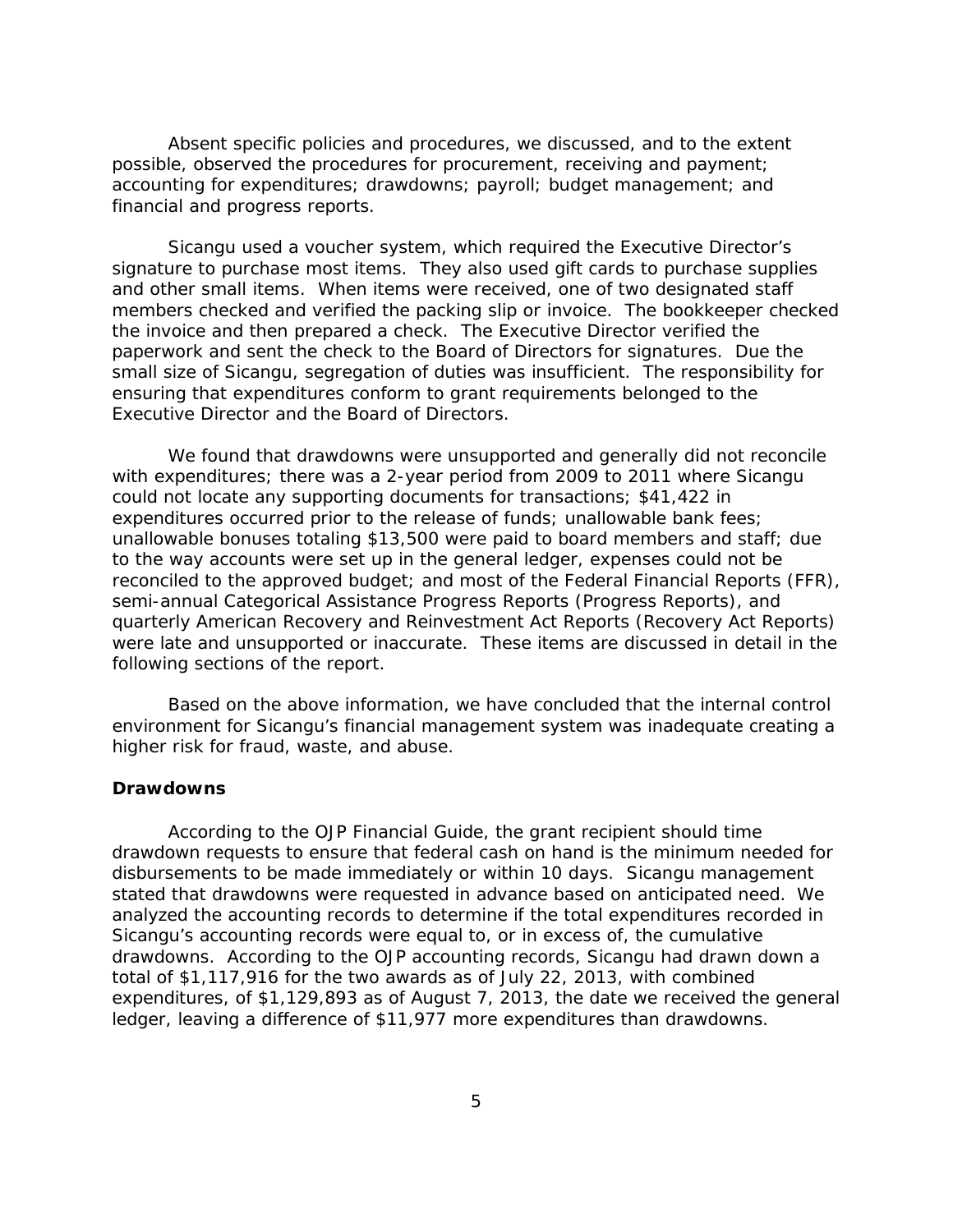Therefore, we concluded that Sicangu complied with the requirement, as total expenditures exceeded the cumulative drawdowns.

 2013. According to Sicangu management, these two grants were the only source of ledger. By subtracting \$1,780 in donations from the \$21,191 in the bank, we Reconciling this cash on hand with the expenditures from Sicangu's accounting the primary source of funding for Sicangu. As a result, we question the reliability of Additionally, Sicangu had \$21,191 cash on hand in the bank as of July 31, income except for approximately \$1,780 in donations we identified in the general calculated that Sicangu had approximately \$19,411 in federal funds on hand. records, we determined that Sicangu records indicated that it had paid out a total of \$31,388 (11,977 + 19,411) more than the total amount of award funds paid out, with no apparent means to have paid those expenditures since these grants were the accounting system and the internal controls related to the accounting system.

\$25,384 in obligated funds remaining, for a total of \$51,084. In reviewing the total drawdowns, as of July 22, 2013, we found that for grant 2008-IW-AX-0009, Sicangu had drawn down \$814,300 of the \$840,000 awarded, leaving \$25,700 in obligated funds remaining, and for grant 2009-EC-S6-0001, had drawn down \$303,616 of the \$329,000 awarded, leaving

We recommend that the OVW ensure Sicangu properly account for federal funds expended, and that the remaining \$51,084 that has not been drawn down be de-obligated and returned.

#### <span id="page-9-0"></span>**Expenditures**

 $\overline{a}$ 

 \$915,446 and \$214,447 respectively for a cumulative total of \$1,129,863. Prior to OIG was informed that Sicangu no longer had any paid employees. Additionally, and reliable general ledger received to date. We selected a judgmental sample of approximately 50 percent of the total expenditures as recorded in the general ledgers of both grants.<sup>[1](#page-9-1)</sup> We reviewed the 305 transactions in order to determine if According to Sicangu's accounting records as of August 7, 2013, the expenditures related to grants 2008-IW-AX-0009 and 2009-EC-S6-0001 totaled our fieldwork, we determined that expanded testing was warranted because the OVW had not been able to contact anyone from Sicangu for at least 8 months and funds were frozen, Sicangu's financial and progress reports were overdue, and the Recovery Act grant which ended December 31, 2011 had not been closed out. The the past bookkeeper was unable to deliver an accurate general ledger to the OIG. On August 7, 2013 we were provided with what we believe to be the most accurate 250 transactions for grant 2008-IW-AX-0009 totaling \$500,601 and 55 transactions for grant 2009-EC-S6-0001 totaling \$60,070 for a cumulative total of \$560,671 or

<span id="page-9-1"></span><sup>&</sup>lt;sup>1</sup> Differences in totals throughout the report are due to rounding (the sum of individual numbers prior to rounding may differ from the sum of the individual numbers rounded).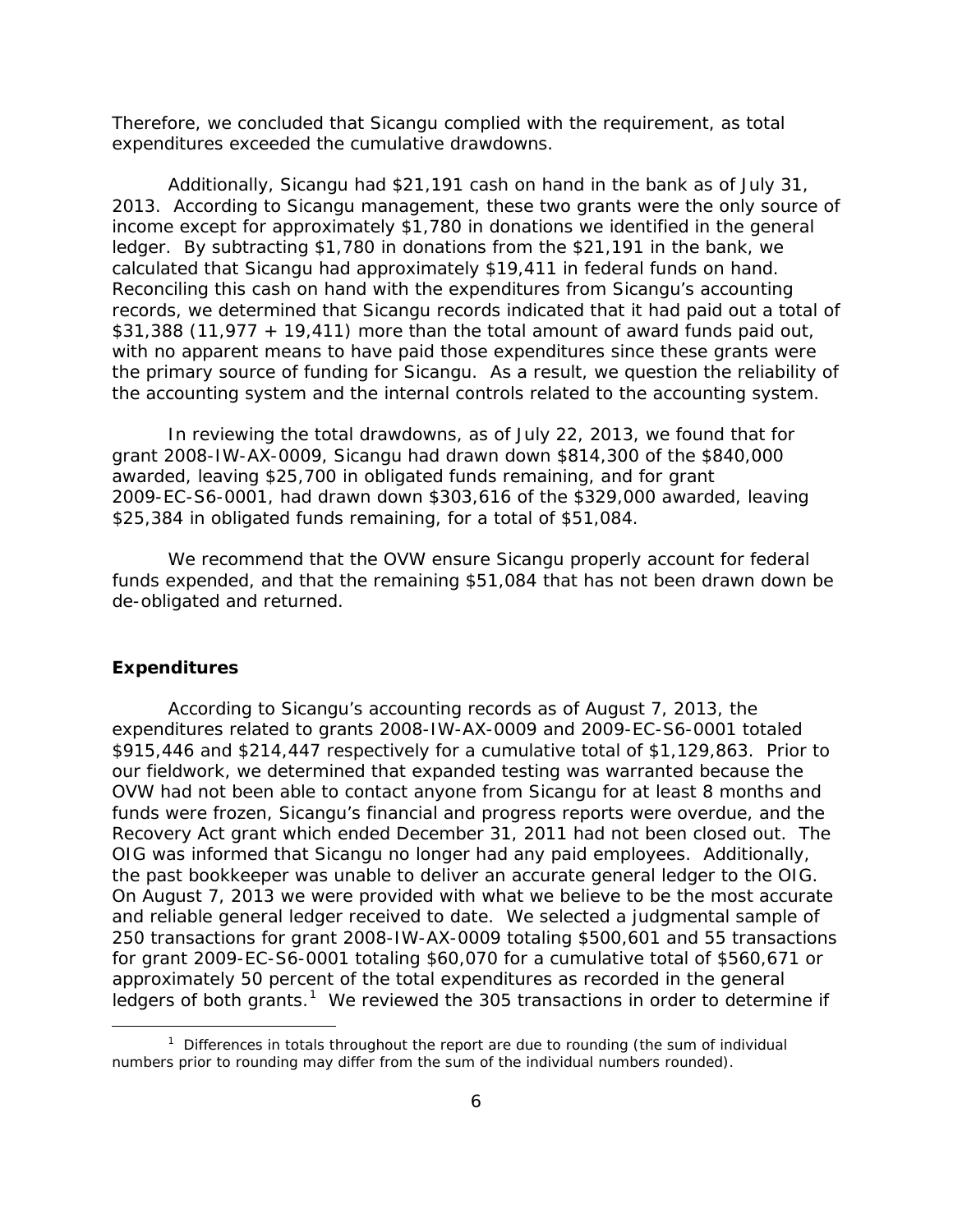grant expenditures were allowable, reasonable, and in compliance with the terms and conditions of the award.

#### <span id="page-10-0"></span>*Personnel and Fringe Benefits*

 transactions totaling \$12,361 from two non-consecutive pay periods in 2009. salaries, fringe benefits, standard deductions, and other payroll deductions. For the The 250 transaction sample for grant 2008-IW-AX-0009 included 12 payroll These transactions were judgmentally selected from the portion of the general ledger that was recorded on the original FUTEX system prior to Sicangu converting to QuickBooks. We were unable to perform payroll tests for subsequent years due to the method Sicangu used to set up the accounts in the QuickBooks general ledger as they did not allow for separation and identification of expenditures for two selected pay periods, we determined that salaries and fringe benefits charged to the grant were computed correctly, properly authorized, and accurately recorded.

#### <span id="page-10-1"></span>*Other Direct Costs*

 there was no support documentation available, \$41,422 in expenditures that bonuses totaling \$13,500 were paid out to Sicangu board members and staff. In reviewing the general ledger and testing the judgmentally selected samples of transactions for expenditures charged to the awards, we found several categories of discrepancies. Besides transactions that we found unsupported, we found there was approximately a 2-year period in which files were missing and occurred prior to the release of funds as stated in the award special conditions, unallowable bank fees totaling \$4,081 were charged to the grant, and annual

 those were the payroll transactions mentioned previously in the Personnel and Fringe Benefits section. For grant 2009-EC-S6-0001 we tested 55 transactions totaling \$60,070 and questioned \$46,070 for insufficient documentation. The tested, or approximately 90 percent of the items tested. For grant 2008-IW-AX-0009 we tested 250 transactions totaling \$500,601 and questioned \$456,255 for insufficient support documentation. There were only 21 transactions that were adequately supported and correctly processed, and 12 of combined total of unsupported questioned costs was \$502,325 out of \$560,671

 Management System section, there was a period of approximately 2 years in which no documentation for any transactions was available. Specifically, for grant As mentioned previously in the Internal Control Environment, Financial 2008-IW-AX-0009, from the grant award date of August 29, 2008 through approximately March 7, 2011, Sicangu could not produce any documentation for any transactions. For grant 2009-EC-S6-0001, from the grant award date of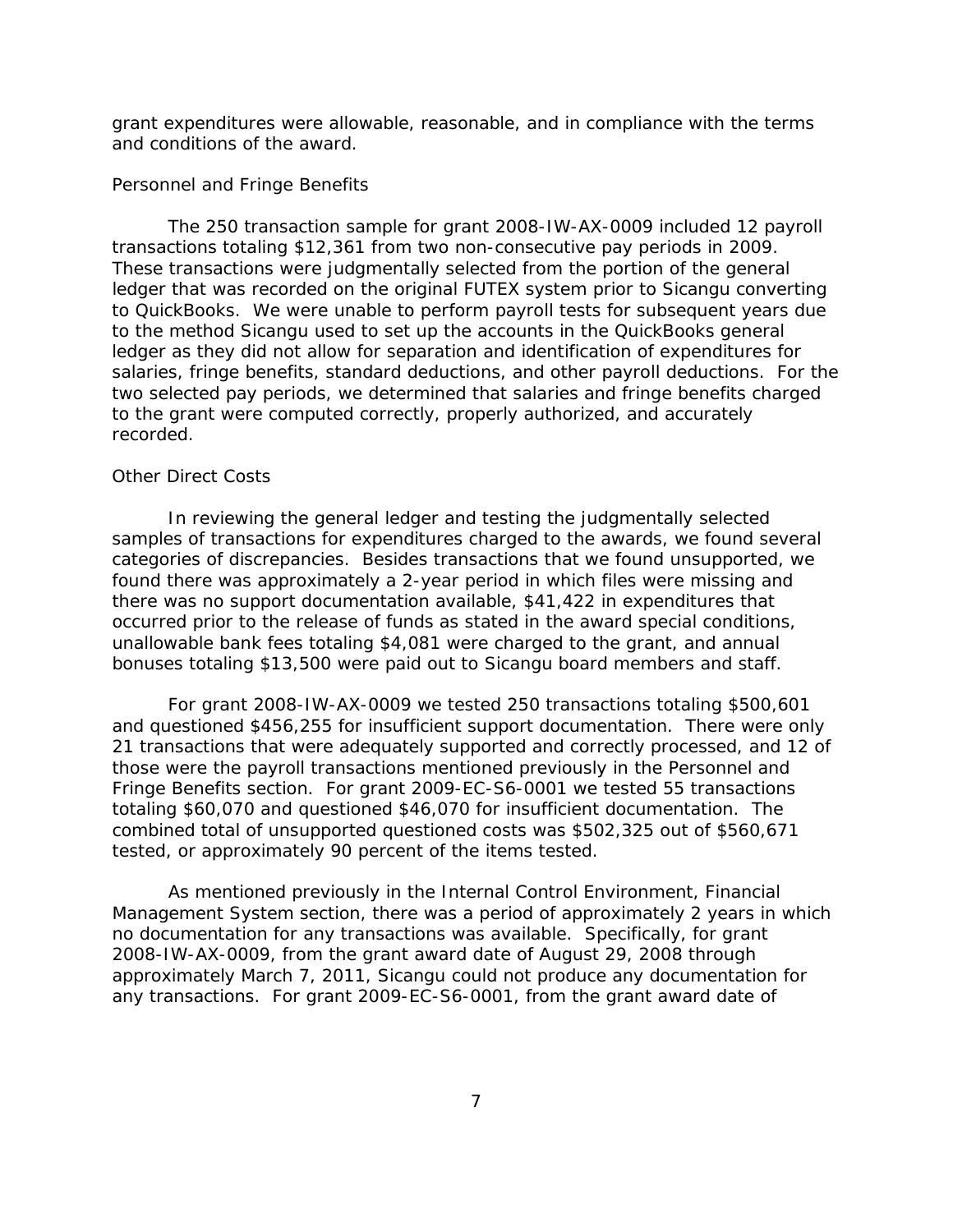August 21, 2009 through January 26, 2011, Sicangu could not produce any documentation for any transactions<sup>[2](#page-11-0)</sup>.

 management, board members, or the bookkeeper. As a result, we questioned all \$395,031, and for grant 2009-EC-S6-0001 there was duplication of \$24,942. Therefore, the net questioned costs due to missing files for these grants are The disappearance of this documentation could not be explained by Sicangu expense transactions recorded in the general ledger within those time frames as unsupported. For grant 2008-IW-AX-0009, we questioned \$546,567, and for grant 2009-EC-S6-0001, we questioned \$107,320. However, there was duplication between these transactions and those transactions questioned as unsupported as part of transaction testing. For grant 2008-IW-AX-0009, there was duplication of \$151,536 and \$82,378 respectively for a combined total of \$233,914.

was issued by the OVW on March 10, 2009, releasing this special condition. was issued by the OVW on March 10, 2009, releasing this special condition.<br>However, according to the general ledger, Sicangu recorded 198 expense transactions totaling \$41,422 prior to the funds being released on March 10, 2009. Of this amount, \$8,853 overlapped with questioned costs from transaction testing. In reviewing the award documents, we determined that for grant 2008-IW-AX-009, there was a special condition prohibiting the grantee from obligating, expending, or drawing down funds prior to the Office of the Comptroller approving the budget and budget narrative. A grant adjustment notification (GAN) Therefore, the net questioned costs due to premature obligation and expenditure of grant funds were \$32,569.

 to grant 2008-IW-AX-0009 and \$688 to grant 2009-EC-S6-0001. The bank fees overdrafts, and other undisclosed penalties or fees. Also, since the general ledgers were non-descriptive, we have concluded that the \$4,081 in bank charges were excessive and unallowable. Of this amount, \$1,752 overlapped with questioned We found bank charges totaling \$4,081 were charged to the grants, \$3,394, were not budgeted, and we were unable to get an explanation from Sicangu management concerning the bank charges, which appear to be for service charges, costs from missing documentation. Therefore, the net questioned costs due to unallowable bank fees were \$2,329.

While reviewing the expense transactions, we also identified \$5,000 in bonuses that were paid out to all board members, staff, and the contract bookkeeper on December 7 and 8, 2011. The description for the payments from

l

<span id="page-11-0"></span>was no documentation and the first transaction in which there was some or all of the documentation.  $2$  The end dates of March 7, 2011, and January 26, 2011, were estimates based on the samples selected for transaction testing and documentation availability. These are conservative estimates as there were transactions that occurred between the last known transaction in which there We used the date of the last transaction without any documentation as the cut-off point, giving the benefit of the doubt for any subsequent transactions that occurred prior to the date of the first transaction with some or all of the documentation.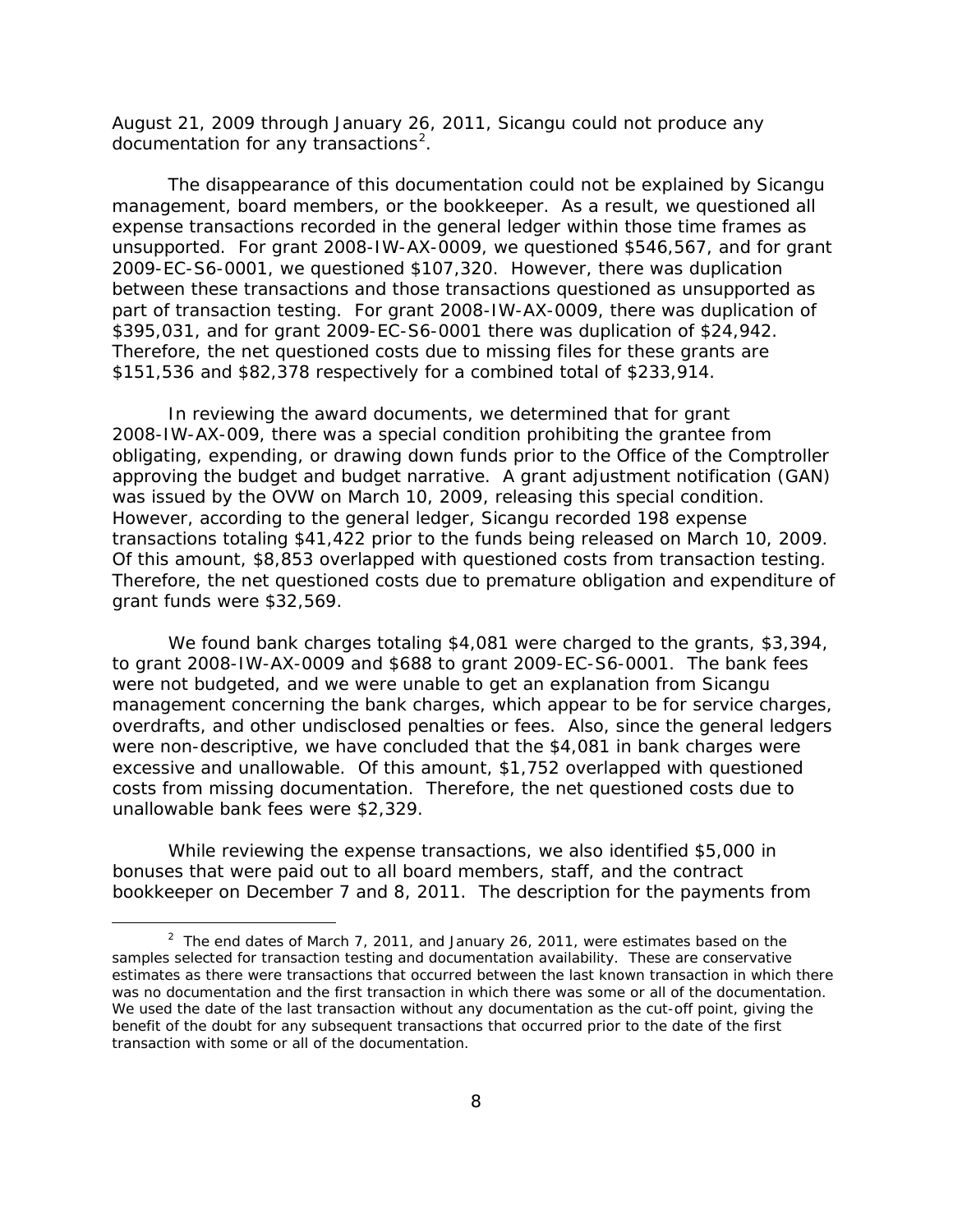the 2008-IW-AX-0009 grant states "End of year Bonus".<sup>3</sup> We also found that on ledger. November 25, 2009, three payments of \$500 each totaling \$1,500 were made to each of the three staff members of Sicangu, with no documentation to support the payments. These checks were labeled as "Paycheck" and "Split" in the general

 payments made to the board members, which the general ledger indicates were payments made for "board travel". Travel reimbursements are normally paid after travel and not paid in advance, especially for that large of an amount. ledger pertaining to travel. There was no documentation provided for the payments transactions on December 12, 2012. Salary increases were budgeted, but should Additionally, we found that on August 21, 2012, and again on December 12, 2012, payments of \$500, were made to each Sicangu staff member and each member of the Board of Directors, totaling \$7,000. In reviewing the transaction files, the only documentation we found were the check stubs and vouchers for the Furthermore, there were no travel vouchers submitted, and there were two \$500 payments to each board member just 4 months apart with no entries in the general made to the staff members, and in the general ledger the only comments were "salary adjustment" for the transactions on August 21, 2012 and "split" for the have been done as an increase to the salary, not a lump sum payment.

 Based on the transactions on December 7 and 8, 2011, which were described that the accounts and descriptions were mislabeled. Since bonuses were not in the as bonuses, the consistent payments to the board members and staff of \$500, and the irregular classification of these expenditures, we concluded that these additional payments of \$500 each (\$250 each for two new hires) were in fact "bonuses" and approved budgets, we questioned \$13,500 in bonuses that were unallowable. However, \$9,500 of these transactions had already been questioned as unsupported in the transaction testing. Therefore the net total of questioned costs for unallowable bonuses is \$4,000.

#### <span id="page-12-0"></span>**Budget Management and Control**

 $\overline{a}$ 

 The Office Of the Comptroller approved detailed budgets for each award and the supplement which was organized by defined budget categories. According to the *OJP Financial Guide*, the recipient is responsible for establishing and maintaining an adequate system of accounting and internal controls for itself, which includes presenting and classifying projected historical cost of the grant as required

<span id="page-12-1"></span>whatever documentation was available for those transactions including the check stubs and vouchers. hired in October and November 2011.  $3$  All of the bonuses paid from grant 2008-IW-AX-0009, except for the three on November 25, 2009, were included in the judgmental sample for transaction testing. Therefore, we received The bonuses paid from grant 2009-EC-S6-0001 were not selected for transaction testing in our judgmental sample so we did not have the documentation on those. We concluded that they were bonuses because the amounts were \$500 for four of the employees and \$250 for two new employees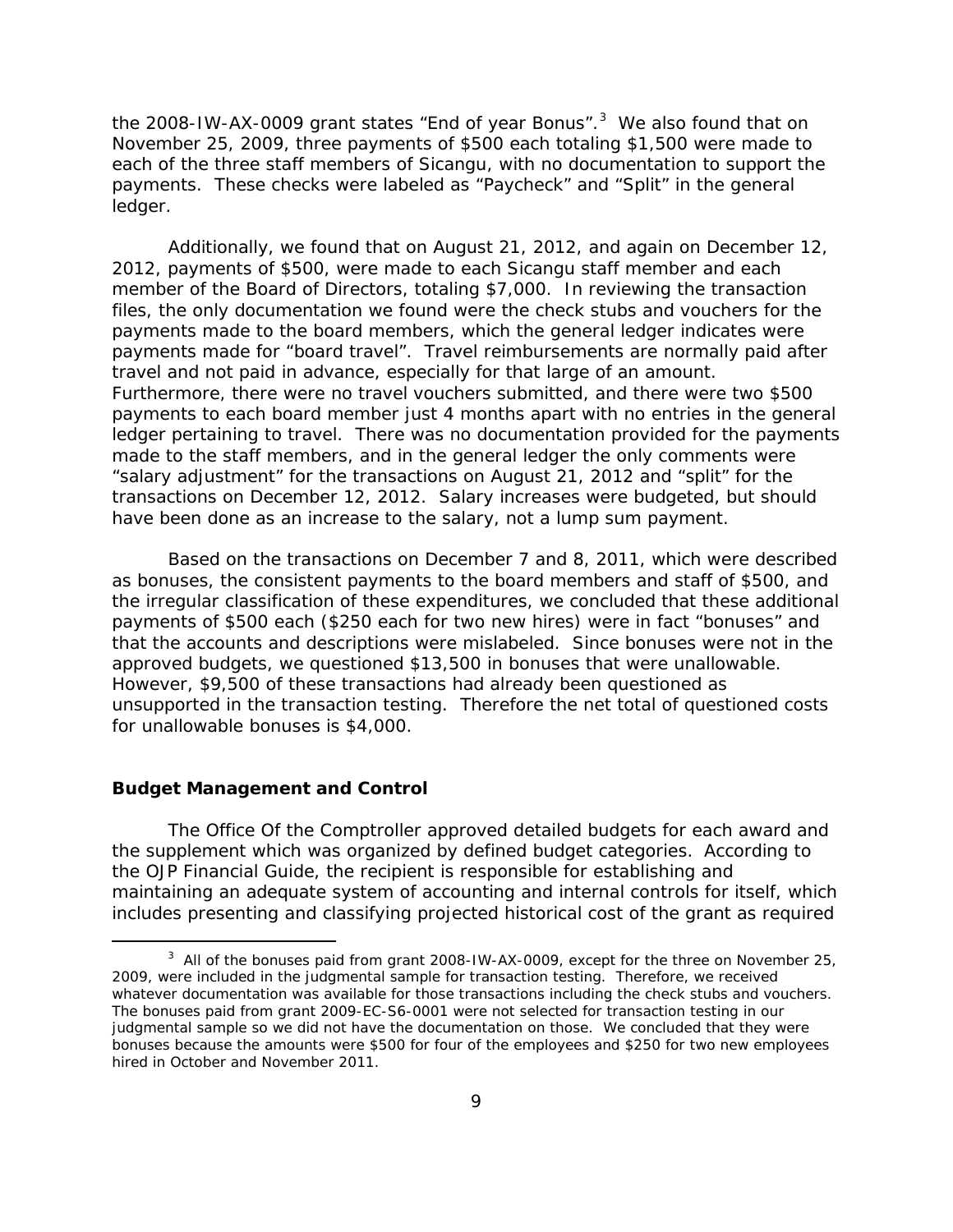than by the type of expense such as personnel, fringe benefits, supplies, insufficient to accurately determine expense categories. As a result, the OIG was for budgetary and evaluation purposes, and providing financial data for planning, control, measurement, and evaluation of direct and indirect costs. Sicangu's accounting system was not categorized to allow evaluation of performance to budget or to evaluate direct and indirect costs as detailed in the budget requests submitted with its applications. The accounts were set up based on payees rather equipment, and contractors, and the descriptions in the general ledgers were unable to evaluate Sicangu's actual performance to budget or the ability to control expenses according to the approved budget.

#### <span id="page-13-0"></span>**Reporting**

 Reinvestment Act of 2009 Reports (Recovery Act Reports) to determine if the We reviewed the Federal Financial Reports (FFR), Categorical Assistance Progress Reports (Progress Reports), and quarterly American Recovery and required reports were submitted on time and were accurate.

#### <span id="page-13-1"></span>*Financial Reporting*

 online using the FFR no later than 30 days after the end of each calendar quarter. 2013 when these reports were originally reviewed by the OIG. The *OJP Financial Guide* states that grant recipients must report expenditures We reviewed the submission dates for the eight most recent FFRs for both grants as of the start of our fieldwork and determined that the FFRs for both grants were generally late, and the most recent required FFRs were still overdue as of July 25,

 submitted on time. The remaining reports were late by 1 to 86 days as of July 25, 2013, with the report for the period ending March 31, 2013 still overdue at the time For grant 2008-IW-AX-0009, the reporting periods covered April 1, 2011 through March 31, 2013. As seen in Exhibit 2, two of the eight reports were of our fieldwork.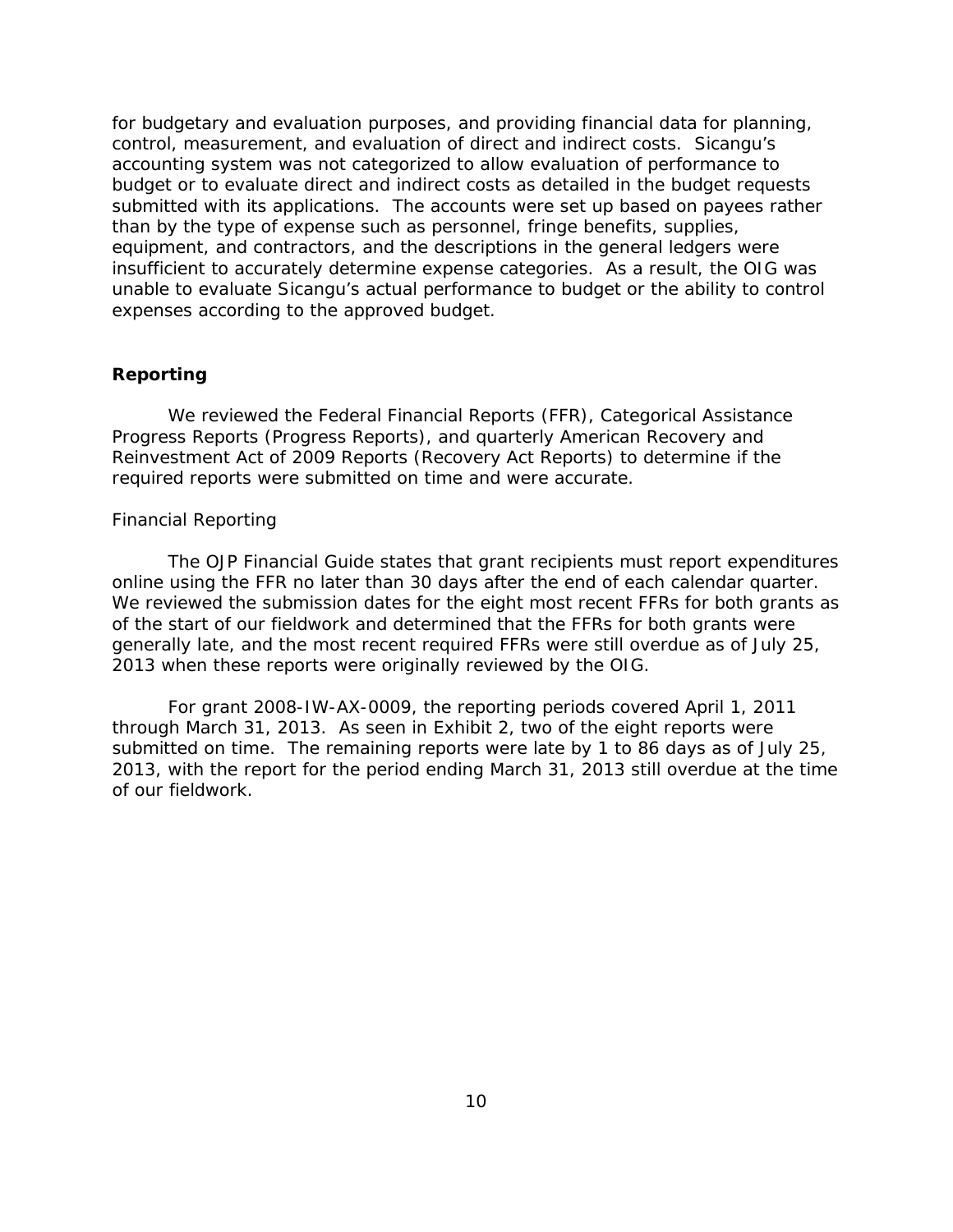| EXHIBIT 2: FFR TIMELINESS - GRANT 2008-IW-AX-0009 |                        |                       |                  |
|---------------------------------------------------|------------------------|-----------------------|------------------|
| <b>REPORT PERIOD</b>                              | <b>REPORT DUE DATE</b> | <b>DATE SUBMITTED</b> |                  |
| <b>QUARTER ENDING<sup>4</sup></b>                 | (M/D/YY)               | (M/D/YY)              | <b>DAYS LATE</b> |
| 3/31/2013                                         | 4/30/2013              | As of 7/25/2013       | 86               |
| 12/31/2012                                        | 1/30/2013              | 4/2/2013              | 62               |
| 9/30/2012                                         | 10/30/2012             | 12/13/2012            | 44               |
| 6/30/2012                                         | 7/30/2012              | 7/30/2012             | O                |
| 3/31/2012                                         | 4/30/2012              | 5/8/2012              | 8                |
| 12/31/2011                                        | 1/30/2012              | 1/30/2012             |                  |
| 9/30/2011                                         | 10/30/2011             | 11/3/2011             |                  |
| 6/30/2011                                         | 7/30/2011              | 7/31/2011             |                  |

 rest were late by 4 to 482 days as of July 25, 2013. The final report was due For grant 2009-EC-S6-0001, the reporting periods covered from January 1, 2010 through December 31, 2011. The first two were submitted on time but the March 30, 2012 and was still overdue at the time of our fieldwork.

| <b>REPORT PERIOD</b><br><b>QUARTER ENDING<sup>4</sup></b> | <b>REPORT DUE DATE</b><br>(M/D/YY) | <b>DATE SUBMITTED</b><br>(M/D/YY) | <b>DAYS LATE</b> |
|-----------------------------------------------------------|------------------------------------|-----------------------------------|------------------|
| 12/31/2011                                                | 3/30/2012                          | As of 7/25/2013                   | 482              |
| 9/30/2011                                                 | 10/30/2011                         | 11/3/2011                         |                  |
| 6/30/2011                                                 | 7/30/2011                          | 9/23/2011                         | 55               |
| 3/31/2011                                                 | 4/30/2011                          | 6/27/2011                         | 58               |
| 12/31/2010                                                | 1/30/2011                          | 6/27/2011                         | 148              |
| 9/30/2010                                                 | 10/30/2010                         | 11/8/2010                         | 9                |
| 6/30/2010                                                 | 7/30/2010                          | 7/30/2010                         |                  |
| 3/31/2010                                                 | 4/30/2010                          | 4/30/2010                         |                  |

#### **EXHIBIT 3: FFR TIMELINESS – GRANT 2009-EC-S6-0001**

Source: OJP Financial Guide and the Grants Management System (GMS)

l

 While performing our fieldwork, Sicangu management stated the last staff bookkeeper had been assigned to bring the FFRs up-to-date and take care of closing out both of the grants.

 We also reviewed financial reporting for accuracy. According to the *OJP Financial Guide*, recipients shall report the actual expenditures and unliquidated obligations incurred for the reporting period on each financial report.

<span id="page-14-0"></span><sup>4</sup> The dates in "Report Period Quarter Ending" and "Report Due Date" are calculated from the *OJP Financial Guide*, 2009 which states that "effective the quarter beginning October 1, 2009", FFRs are due 30 days after the end of each quarter. The final report must be submitted no later than 90 days following the end of the quarter.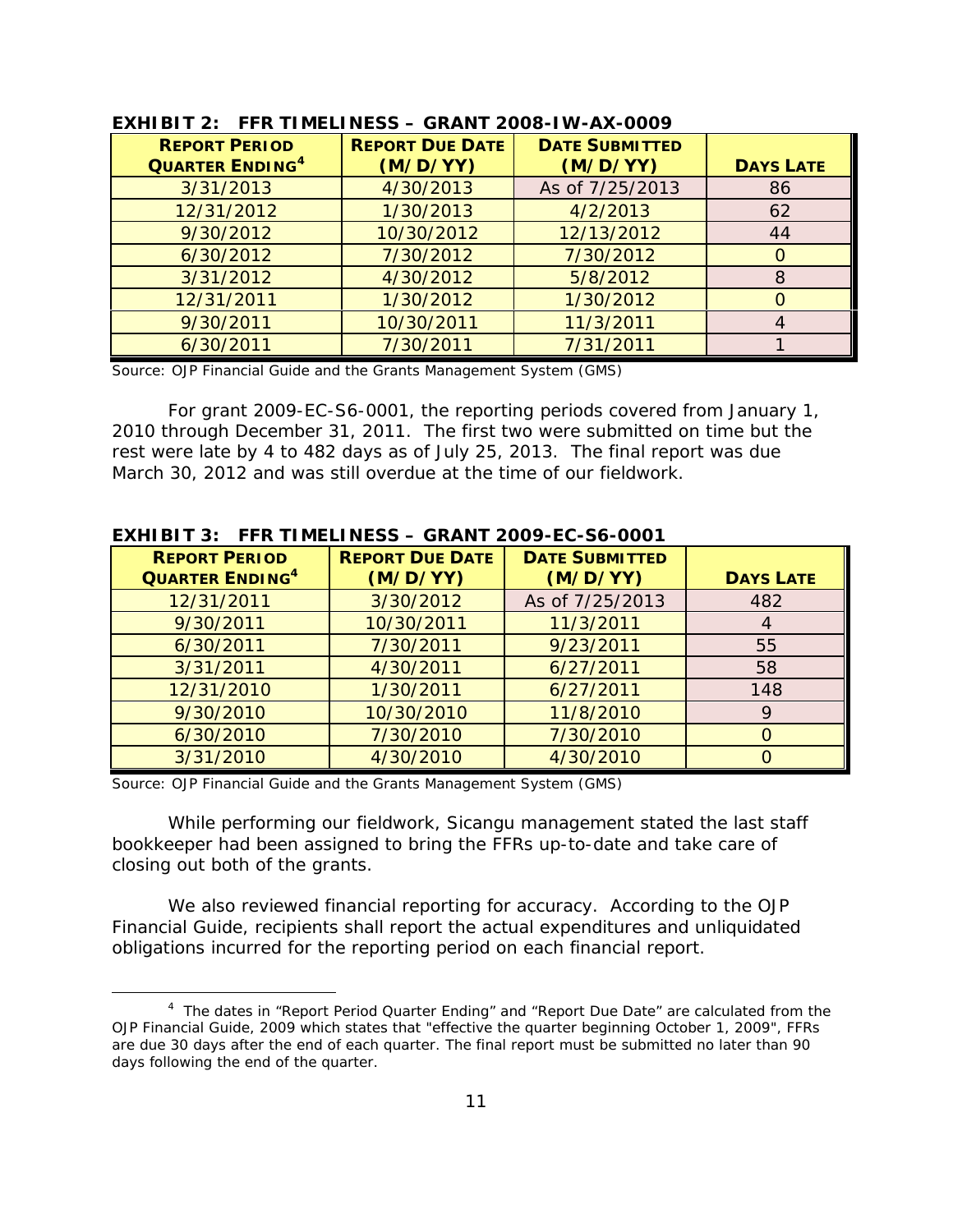the expenses reported on the FFRs. Sicangu management provided us with the supporting documentation it stated was used to complete the FFRs. These supporting documents were maintained in inconsistent formats throughout the grants, which resulted in us having to calculate to determine the total expenses so that we could compare with

 We added together the monthly totals to determine the quarterly totals. Beginning October 1, 2010 for grant 2008-IW-AX-0009, and October 1, 2009 for grant expenses, and then added that amount to the general expense summary total to Beginning with grant 2008-IW-AX-0009, from January 1, 2009 through September 30, 2010, the support documents consisted of general ledger extracts of monthly expense summaries, which included payroll and all other direct expenses. 2009-EC-S6-0001, the documentation consisted of quarterly summaries of the general expenses and separate summaries of payroll. We added the total payroll calculate the overall expenses for the quarter.

 expenses for each reporting period. Generally, organizations generate a one or two Beginning October 1, 2011, the support documents for both grants consisted of expenses by vendor detail and the payroll summary. All of these different combinations of documents required manual calculations to determine the total page summary of general ledger expenses and use those totals for the FFR.

 documents with the amount reported on the FFR. The rest of the FFRs were under As shown in Exhibit 4 for grant 2008-IW-AX-0009, of the 16 FFRs submitted, 3 reports matched the calculated amounts from the accounting records support reported by as much \$32,549 and over reported by as much as \$43,568.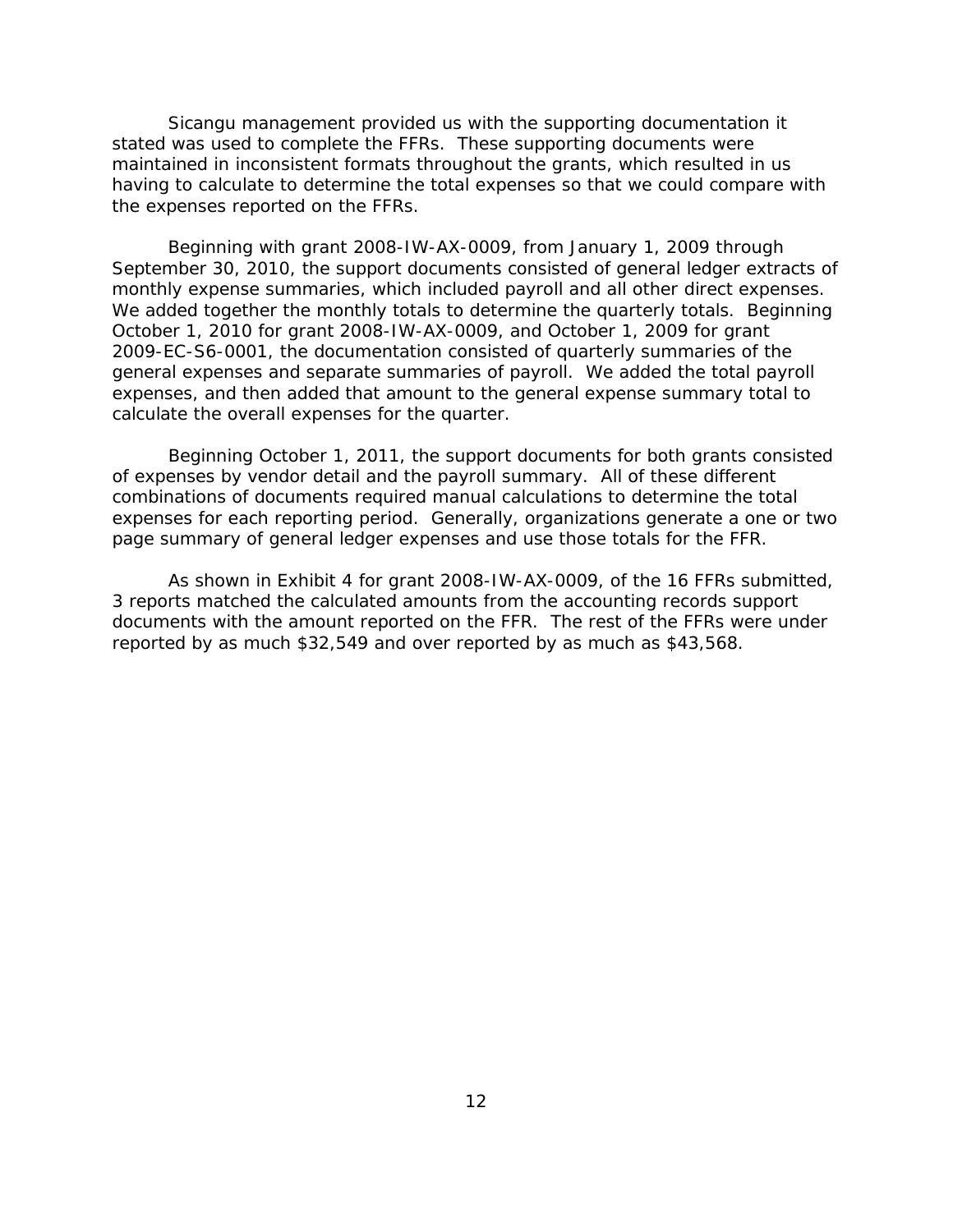|                       |                     | <b>EXPENDITURES PER</b> | <b>DIFFERENCE OF FFRS</b> |
|-----------------------|---------------------|-------------------------|---------------------------|
| <b>REPORT PERIOD</b>  | <b>EXPENDITURES</b> | <b>GENERAL LEDGER</b>   | <b>AND ACCOUNTING</b>     |
| <b>QUARTER ENDING</b> | <b>PER FFR</b>      | <b>EXTRACTS</b>         | <b>RECORDS</b>            |
| 6/30/2013             | Overdue             | 50,348                  | Overdue                   |
| 3/31/2013             | Overdue             | 52,403                  | Overdue                   |
| 12/31/2012            | 25,236              | 57,785                  | (32, 549)                 |
| 9/30/2012             | 36,274              | 43,462                  | (7, 188)                  |
| 6/30/2012             | 39,170              | 45,412                  | (6, 242)                  |
| 3/31/2012             | 42,323              | 52,826                  | (10, 503)                 |
| 12/31/2011            | 41,404              | 45,149                  | (3, 746)                  |
| 9/30/2011             | 43,939              | 29,239                  | 14,700                    |
| 6/30/2011             | 37,871              | 37,871                  |                           |
| 3/31/2011             | 54,476              | 58,409                  | (3,933)                   |
| 12/31/2010            | 65,904              | 57,502                  | 8,402                     |
| 9/30/2010             | 22,623              | 596                     | 22,027                    |
| 6/30/2010             | 18,527              | 12,189                  | 6,338                     |
| 3/31/2010             | 37,742              | 19,085                  | 18,657                    |
| 12/31/2009            | 73,768              | 30,200                  | 43,568                    |
| 9/30/2009             | 49,434              | 48,274                  | 1,160                     |
| 6/30/2009             | 72,278              | 72,278                  |                           |
| 3/31/2009             | 54,881              | 54,881                  |                           |

 submitted, one report matched the calculated amounts from the accounting records were under reported by as much as \$17,105 and over reported by as much as As shown in Exhibit 5 for grant 2009-EC-S6-0001, of the eight FFRs support documents with the amount reported on the FFR. The rest of the FFRs \$26,278.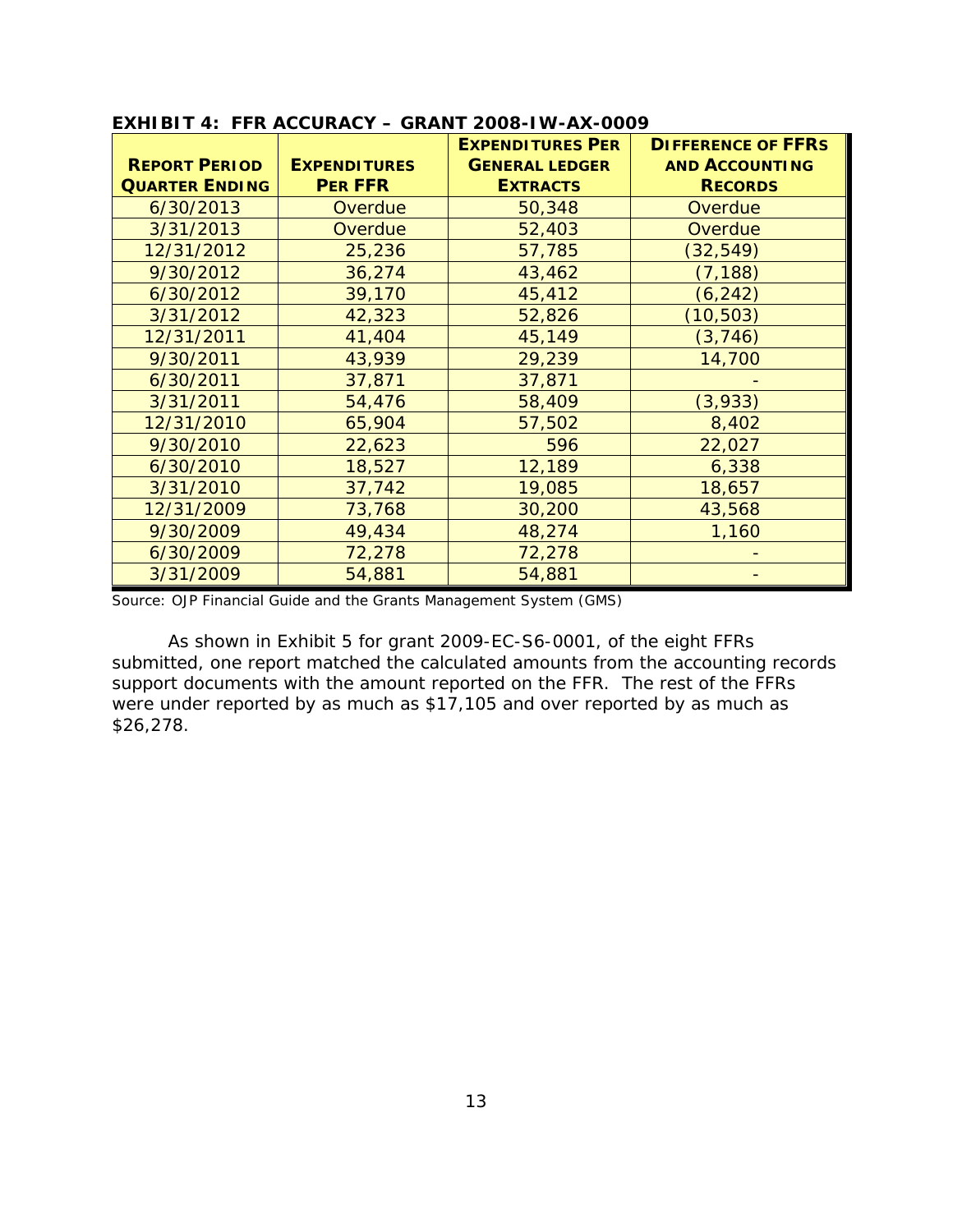|                       |                     | <b>EXPENDITURES PER</b> | <b>DIFFERENCE OF FFRS</b> |
|-----------------------|---------------------|-------------------------|---------------------------|
| <b>REPORT PERIOD</b>  | <b>EXPENDITURES</b> | <b>GENERAL LEDGER</b>   | <b>AND ACCOUNTING</b>     |
| <b>QUARTER ENDING</b> | <b>PER FFR</b>      | <b>EXTRACTS</b>         | <b>RECORDS</b>            |
| 12/31/2011            | Overdue             | 68,685                  | Overdue                   |
| 9/30/2011             | 21,755              | 20,354                  | 1,401                     |
| 6/30/2011             | 20,273              | 20,273                  |                           |
| 3/31/2011             | 18,164              | 17,123                  | 1,041                     |
| 12/31/2010            | 60,598              | 43,585                  | 17,013                    |
| 9/30/2010             | 37,248              | 35,172                  | 2,076                     |
| 6/30/2010             | 18,527              | 35,632                  | (17, 105)                 |
| 3/31/2010             | 49,747              | 23,469                  | 26,278                    |
| 12/31/2009            | 23,132              | 18,849                  | 4,283                     |

 with the calculated totals of the support documents and the FFR totals, we found Based on the comparisons in Exhibits 4 and 5, we concluded that the support for the FFRs was inadequate and the FFRs were inaccurate and do not reflect the true expenditures of federal funds for either grant. To substantiate our conclusion, we calculated quarterly expenditures from what we considered to be the most accurate general ledger we received. In comparing these quarterly calculated totals that none of them reconciled.

#### <span id="page-17-0"></span>*Categorical Assistance Progress Reports*

and December 31<sup>st</sup>. Therefore, Progress reports are due semi-annually on January According to the *OJP Financial Guide*, Progress Reports are prepared twice a year and are used to describe performance of activities or the accomplishment of objectives as set forth in the award application. Progress Reports must be submitted within 30 days of the end of the reporting periods, which are June  $30<sup>th</sup>$  $30<sup>th</sup>$  and July  $30<sup>th</sup>$  for the life of the award.

 for grant 2008-IW-AX-0009 and the five Progress Reports which were required to generally submitted late. As seen in Exhibits 6 and 7, the last 5 reports for grant 2008-IW-AX-0009 were late ranging from 49 to 140 days, and the last 3 reports for grant 2009-EC-S6-0001 were late ranging from 76 to 482 days late as of July 25, We reviewed the submission dates for the nine Progress Reports submitted be submitted for grant 2009-EC-S6-0001 and determined that reports were 2013.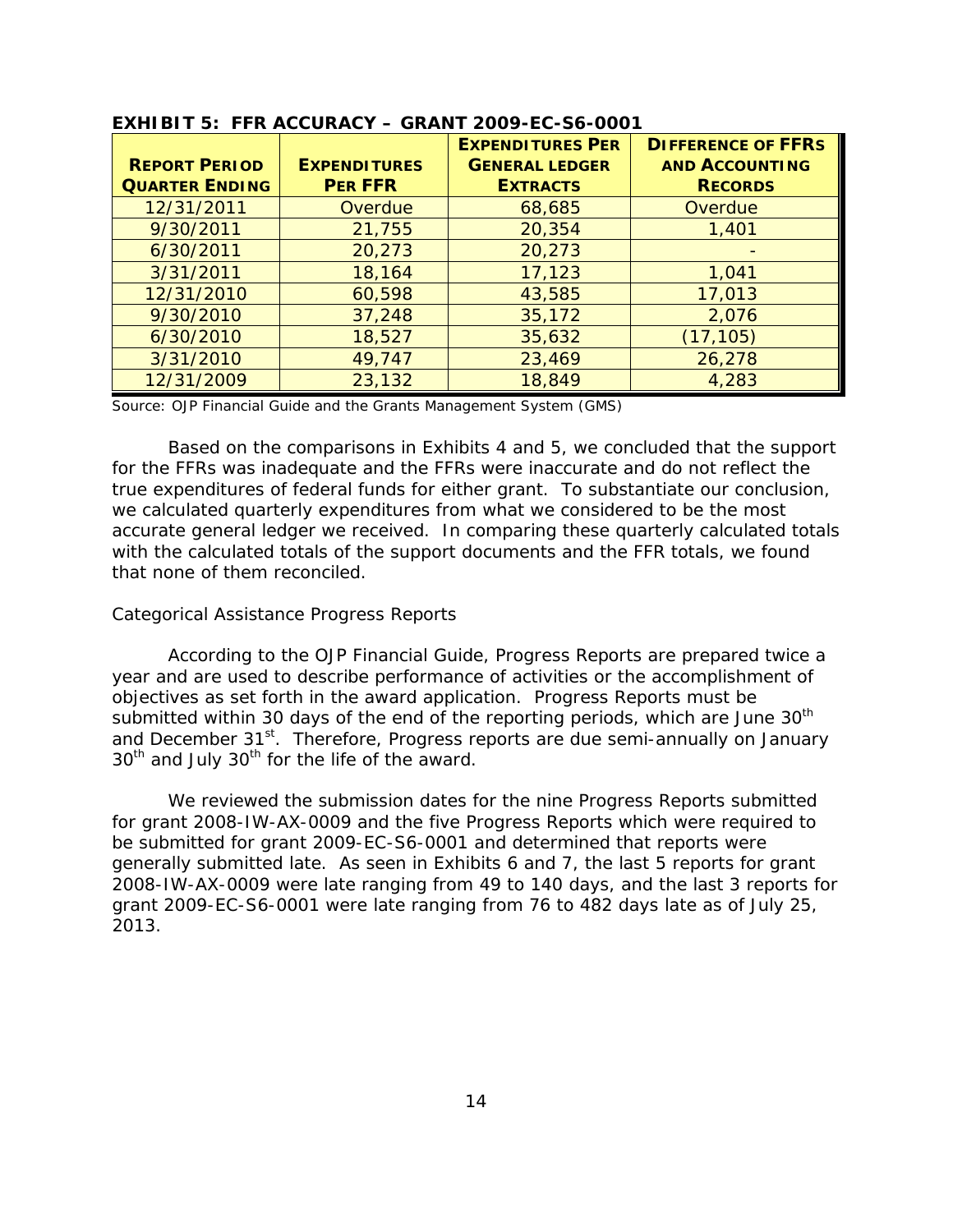| EXHIBIT 6: PROGRESS REPORT TIMELINESS - GRANT 2008-IW-AX-0009 |                   |                       |                  |  |
|---------------------------------------------------------------|-------------------|-----------------------|------------------|--|
| <b>REPORT PERIOD</b>                                          |                   |                       |                  |  |
| <b>ENDING</b>                                                 | <b>REPORT DUE</b> | <b>DATE SUBMITTED</b> | <b>DAYS LATE</b> |  |
| 12/31/2012                                                    | 1/30/2013         | 4/2/2013              | 62               |  |
| 6/30/2012                                                     | 7/30/2012         | 9/17/2012             | 49               |  |
| 12/31/2011                                                    | 1/30/2012         | 6/18/2012             | 140              |  |
| 6/30/2011                                                     | 7/30/2011         | 9/23/2011             | 55               |  |
| 12/31/2010                                                    | 1/30/2011         | 5/27/2011             | 117              |  |
| 6/30/2010                                                     | 7/30/2010         | 7/30/2010             | $\Omega$         |  |
| 12/31/2009                                                    | 1/30/2010         | 1/29/2010             | $\Omega$         |  |
| 6/30/2009                                                     | 7/30/2009         | 7/28/2009             | $\circ$          |  |
| 12/31/2008                                                    | 1/30/2009         | 3/10/2009             | 39               |  |

| <b>REPORT PERIOD</b> |                   |                       |                  |
|----------------------|-------------------|-----------------------|------------------|
| <b>ENDING</b>        | <b>REPORT DUE</b> | <b>DATE SUBMITTED</b> | <b>DAYS LATE</b> |
| 12/31/2011           | 3/30/2012         | As of 7/25/2013       | 482              |
| 6/30/2011            | 7/30/2011         | 10/14/2011            | 76               |
| 12/31/2010           | 1/30/2011         | 9/23/2011             | 236              |
| 6/30/2010            | 7/30/2010         | 7/30/2010             |                  |
| 12/31/2009           | 1/30/2010         | 1/29/2010             |                  |

#### **EXHIBIT 7: PROGRESS REPORT TIMELINESS – GRANT 2009-EC-S6-0001**

Source: OJP Financial Guide and the Grants Management System (GMS)

 by Public Law 103-62 for the *Government Performance and Results Act*. The In addition to the timeliness of the reports, we also reviewed the Progress Reports for accuracy. According to the *OJP Financial Guide*, the funding recipient agrees to collect data appropriate for facilitating reporting requirements established funding recipient should ensure that valid and auditable source documentation is available to support all data collected for each performance measure specified in the program solicitation.

 complete the Progress Reports. However, we were unable to obtain any support documentation for any Progress Reports. Nevertheless, we made observations that would indicate possible progress and performance toward the goals and objectives. would indicate possible progress and performance toward the goals and objectives.<br>In the general ledger, we identified transactions for employee travel expenses, We planned to evaluate the performance data reported on the last two Progress Reports submitted for each of the grants. According to management, staff members submit information such as event descriptions, attendance sheets, and promotional materials given out at their activities, and this information is used to expenses for a Sicangu sponsored conference, and expenses for promotional items which matched the budget. We also physically observed the Sicangu internet home page, informational brochures which had been approved by OVW, generic business cards, monthly newsletters, and promotional items such as T-shirts, pens, and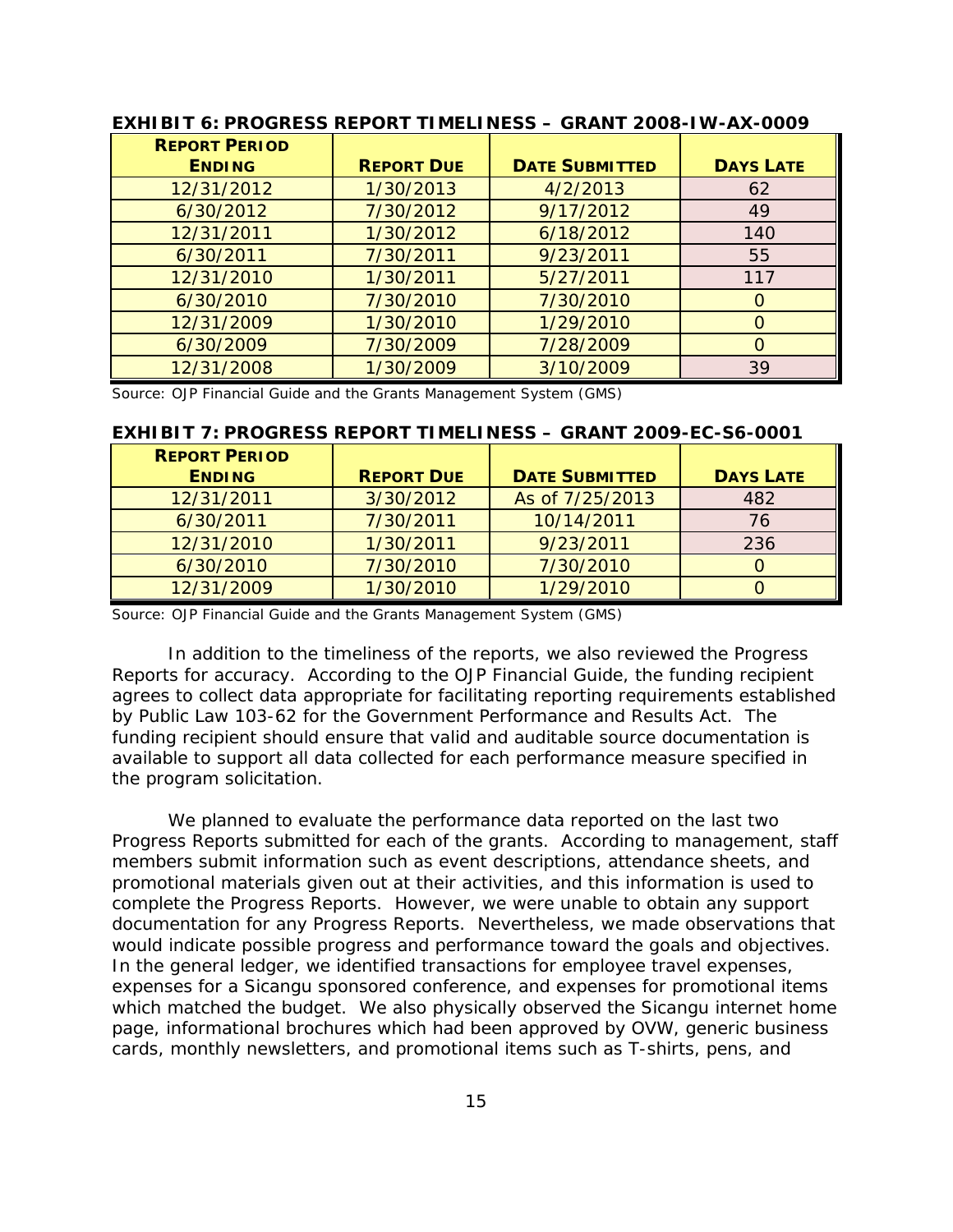objectives. As a result, we could not confirm information reported in the semi- annual Progress Reports. water bottles. However, without documentation, these items are insufficient to verify the accuracy of the Progress Reports or to assess performance to goals and

#### <span id="page-19-0"></span> *Quarterly American Recovery and Reinvestment Act Reports*

 require both financial and programmatic data. Recovery Act Reports are due within 10 calendar days after the end of each calendar quarter. Exhibit 8 shows that of As previously mentioned in this report, grant 2009-EC-S6-0001 was an American Recovery and Reinvestment Act of 2009 (Recovery Act) grant. According to the *OJP Financial Guide*, in addition to the normal reporting requirements, grantees receiving Recovery Act funding must submit quarterly reports, which the 10 required reports, 5 were late and 2 were never submitted.

 **EXHIBIT 8: QUARTERLY RECOVERY ACT REPORT TIMELINESS – GRANT 2009-EC-S6-0001** 

| <b>REPORT PERIOD</b><br><b>QUARTER ENDING</b> | <b>REPORT DUE</b> | <b>DATE SUBMITTED</b> | <b>DAYS LATE</b> |
|-----------------------------------------------|-------------------|-----------------------|------------------|
| 12/31/2011                                    | 1/10/2012         | 1/13/2012             | 3                |
| 9/30/2011                                     | 10/10/2011        | Overdue               | Overdue          |
| 6/30/2011                                     | 7/10/2011         | Overdue               | Overdue          |
| 3/31/2011                                     | 4/10/2011         | 4/14/2011             | $\overline{A}$   |
| 12/31/2010                                    | 1/10/2011         | 1/14/2011             | $\overline{A}$   |
| 9/30/2010                                     | 10/10/2010        | 10/13/2010            | 3                |
| 6/30/2010                                     | 7/10/2010         | 7/10/2010             | $\Omega$         |
| 3/31/2010                                     | 4/10/2010         | 4/14/2010             | $\overline{A}$   |
| 12/31/2009                                    | 1/10/2010         | 1/8/2010              | $\Omega$         |
| 9/30/2009                                     | 10/10/2009        | 10/7/2009             | $\Omega$         |

Source: OJP Financial Guide and Grants Management System (GMS)

As a result of our analysis, we have concluded that the Recovery Act Reports submitted by Sicangu were generally late.

 Act Reports for accuracy. We planned to evaluate the performance data reported In addition to the timeliness of the reports, we also reviewed the Recovery on the last Recovery Act Report submitted to verify the accuracy. However, we were not able to obtain any support documents for any of the Recovery Act Reports. Therefore, we were unable to verify the accuracy of the reports.

#### <span id="page-19-1"></span>**Program Performance and Accomplishments**

As previously mentioned in this report, the purpose of the program was to increase awareness of sexual assault and domestic violence, enhance the response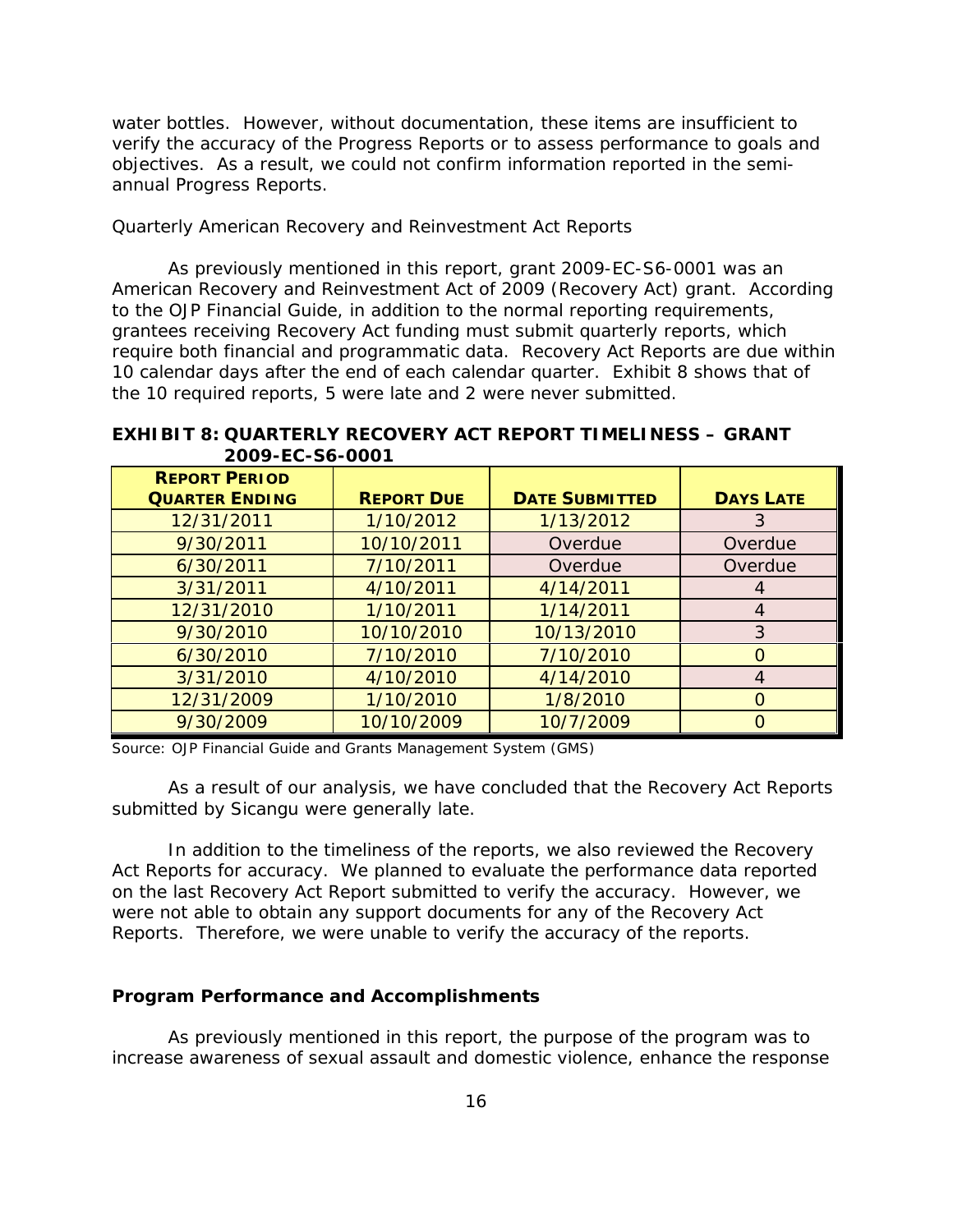coalition members to enhance access to essential services. To evaluate Sicangu's to violence against Native American women, and provide technical assistance to progress toward achieving the established goals, we attempted to evaluate semi-annual Progress Reports and quarterly Recovery Act Reports.

 As discussed previously in the Reporting, Categorical Assistance Progress to goals and objectives. As a result, we were unable to evaluate Sicangu's overall Reports section, Sicangu was unable to provide any supporting documentation for Progress Reports. As a result, there was no way for us to verify the accomplishments listed in the reports. Also, as mentioned previously in this report, we made some observations that would indicate possible progress and performance toward the goals and objectives. However, without documentation, these items are insufficient to verify the accuracy of the Progress Reports or to assess performance performance and accomplishments as they relate to the grants

 Procedures for evaluation of performance and accomplishments of the Recovery Act grant include overall administration of the grant, data collection and prior to field work. It was to be completed by the Sicangu management and never returned to the OIG. As a result, we were unable evaluate Sicangu's overall performance and accomplishments as they relate to the Recovery Act Grant. verification, and oversight of the grant including acquisition, financial management, and internal controls. The majority of this information is obtained through a Recovery Act Planning Questionnaire, which was provided to Sicangu two weeks returned to the OIG. However, despite multiple requests, the questionnaire was

Based on the information outlined above, we determined that achievement of the goals of the program were not verifiable due to lack of documentation.

#### <span id="page-20-0"></span>**Post End Date Activity**

 to the granting agency. Grant 2009-EC-S6-0001 ended December 31, 2011 and According to the *OJP Financial Guide*, award recipients have 90 days after the end date of the award to close out the award. Award recipients must also provide a cash reconciliation, make a final drawdown, and submit all required final reporting grant 2008-IW-AX-0009 ended May 31, 2013. As of February 20, 2014, the final FFRs had not been submitted, the final Progress Reports had not been submitted, and no closeout documentation had been submitted.

 \$20,688 in the grant 2008-IW-AX-0009 account, and \$503 in the grant 2009-EC-S6-0001 account. On September 9, 2013 we notified OVW of the excess Additionally, there was approximately \$20,191 in Sicangu bank accounts, cash on hand and recommended OVW secure the cash and request Sicangu return the funds to OVW. In follow-up correspondence on October 22, 2013, OVW indicated they were working with Sicangu to close the grants so that cash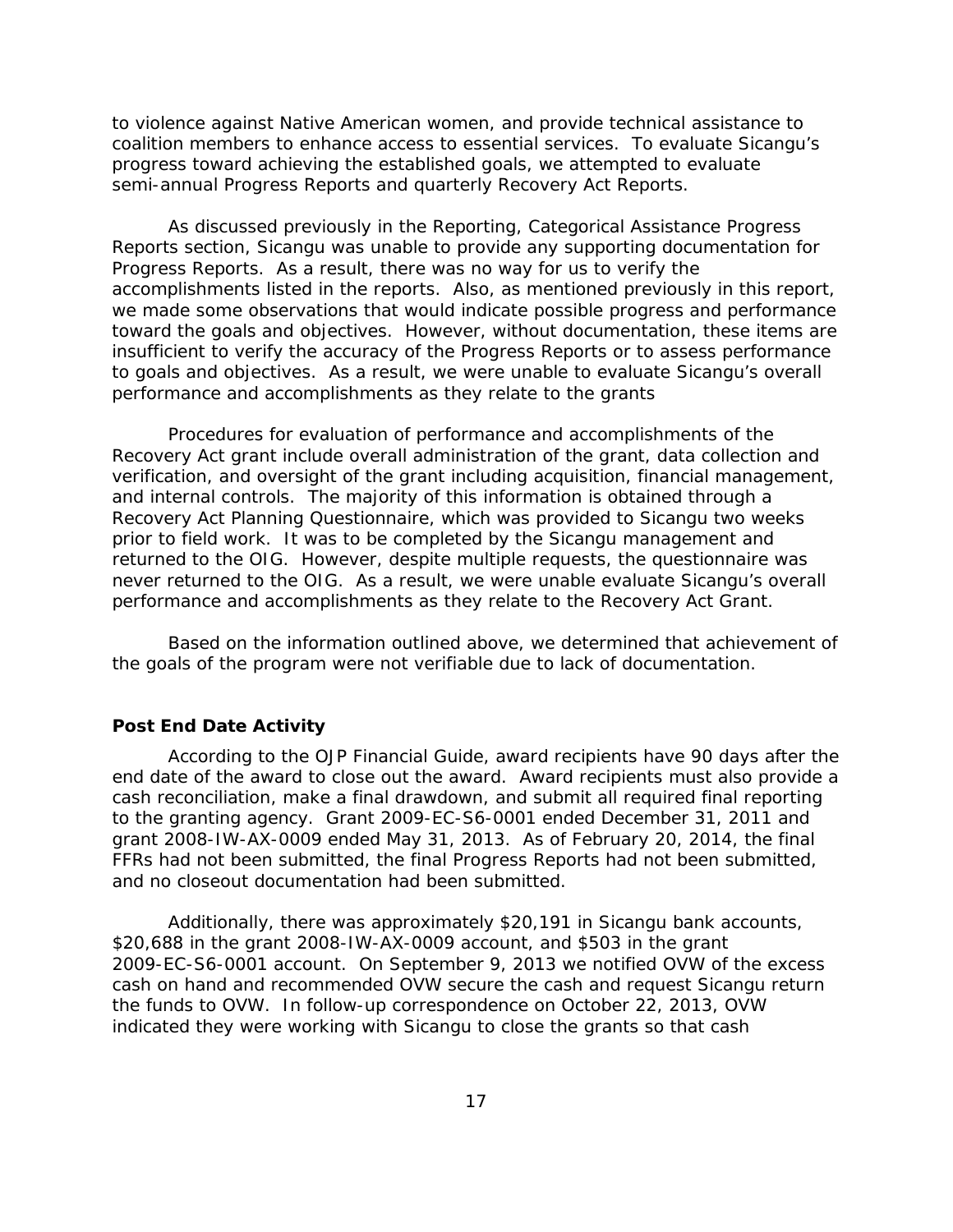reconciliation could be done to determine how much, if any, cash should be returned.

#### <span id="page-21-0"></span>**Monitoring of Contractors**

 bookkeeping and project technical assistance. The contractors were paid through the Sicangu payroll system, providing standard deductions and fringe benefits. We According to the budget detail, both grants included contractors primarily for requested copies of the contracts, but none were provided. Furthermore, the contractors were employees of an associated not-for-profit organization, and Sicangu could not provide any documentation supporting the allocation of time between Sicangu and the not-for-profit organization.

#### <span id="page-21-1"></span>**Conclusion**

 terms and conditions of the grant, and to determine whether the program goals and documents, financial and progress reports, and financial management procedures.<br>We found: We found: The purpose of this audit was to determine whether reimbursements claimed for costs under grants 2008-IW-AX-0009 and 2009-EC-S6-0001 were allowable, supported, and in accordance with applicable laws, regulations, guidelines, and objectives were implemented. We examined Sicangu's accounting records, budget

- •\$1,215,216 (\$775,138 without overlap) in unallowable and unsupported costs associated with the review of accounting records;
- •\$72,275 in funds put to better use associated with excess cash on hand and funds not drawn down within the award period;
- •Sicangu's internal control environment was inadequate and the accounting system unreliable.
- unsupported; and •Sicangu's FFRs were late and inaccurate and Progress Reports were late and
- •Performance metrics and program achievements were unsupported and could not be verified.

#### <span id="page-21-2"></span>**Recommendations**

 As Sicangu has no current grants from the DOJ, we do not make individual recommendations to enhance internal control issues at this time. It is OVW's responsibility to ensure that grant recipients have adequate controls in place to manage grant funds.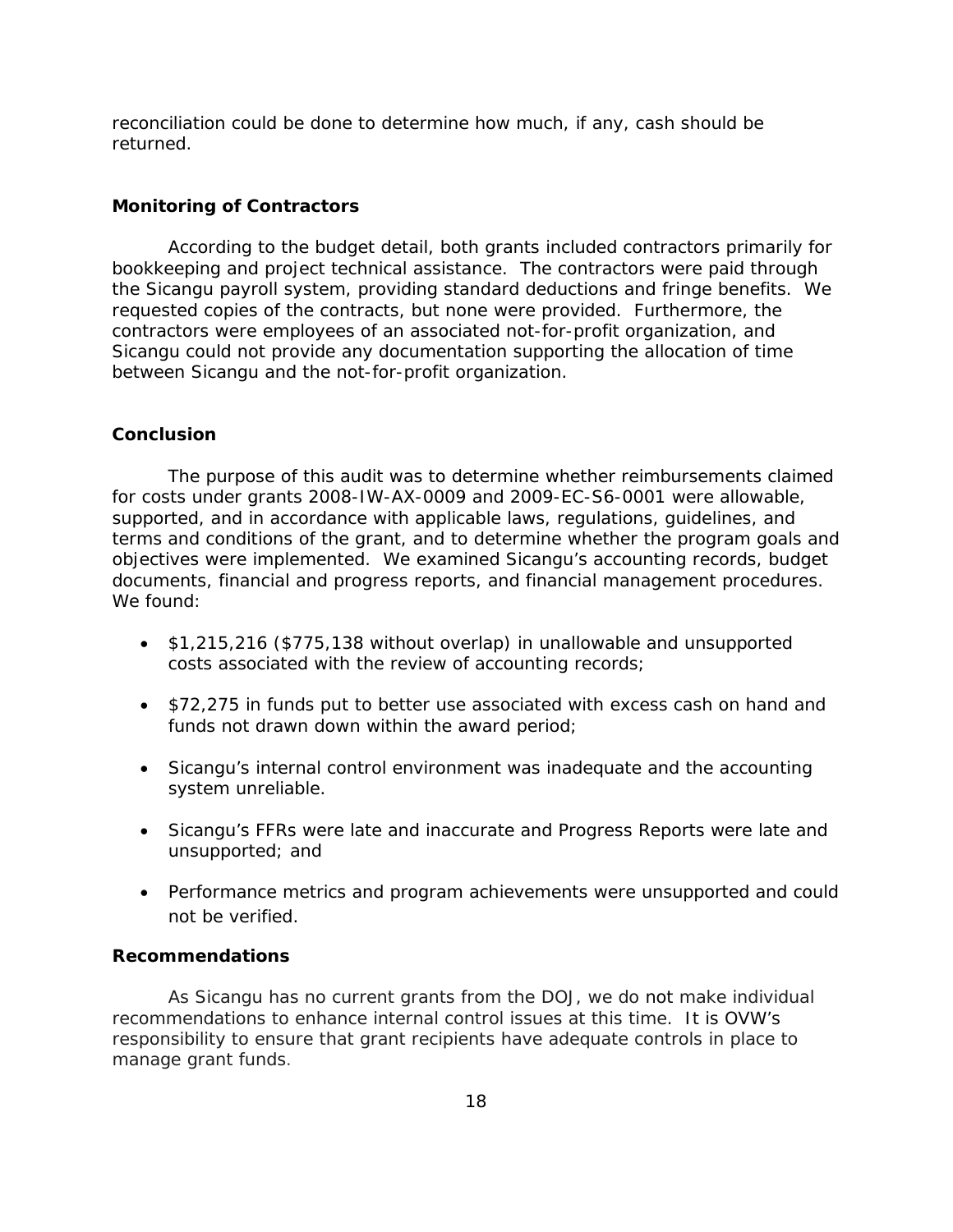We recommend OVW:

- . Remedy the \$502,325 in unsupported costs related to transaction testing.  $1<sub>1</sub>$
- 2 . Remedy the \$653,887 in unsupported costs due to missing files.
- 3 . Remedy the \$41,422 in unallowable costs due to early expenditures.
- 4 . Remedy the \$4,082 in unallowable bank charges.
- 5 . Remedy the \$13,500 in unallowable bonuses.
- 6 Put funds to better use by returning to the program \$72,275 in excess cash and undrawn funds.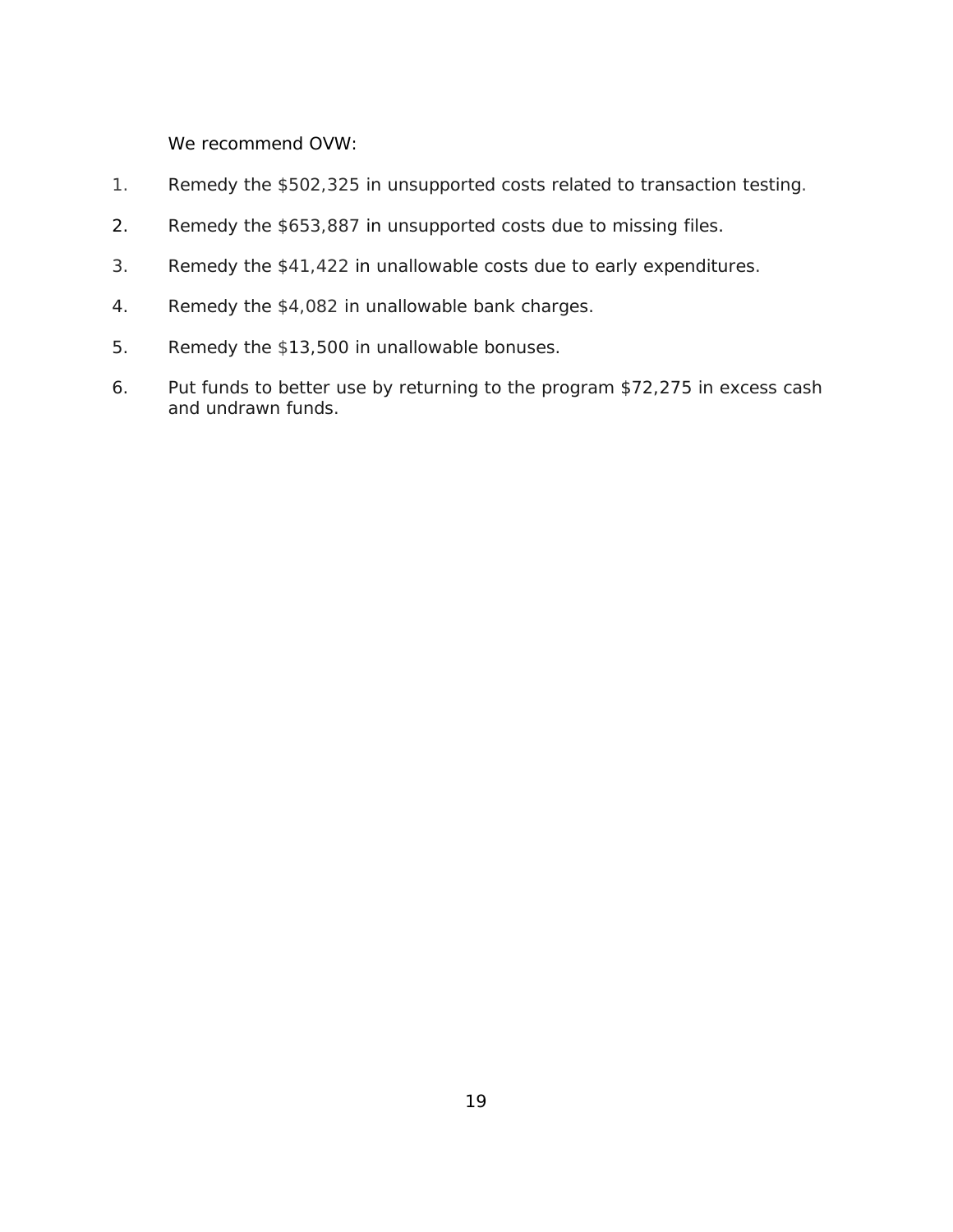#### **APPENDIX I**

#### **OBJECTIVES, SCOPE, AND METHODOLOGY**

<span id="page-23-0"></span> The objective of the audit was to assess performance in the key areas of review. These areas included: (1) internal control environment, (2) drawdowns, grant management that are applicable and appropriate for the grants under (3) grant expenditures, (4) budget management and control, (5) financial status and progress reports, (6) program performance and accomplishments, (7) post grant end-date activities, (8) monitoring of contractors, and (9) special grant requirements.

 2008-IW-AX-0009, through August 9, 2014, the last day of our fieldwork. Sicangu This was an audit of the OVW Tribal Domestic Violence and Sexual Assault Coalitions Grant Program, grants 2008-IW-AX-0009 (plus one supplement) and 2009-EC-S6-0001, a Recovery Act grant, awarded to Sicangu. Our audit concentrated on, but was not limited to August 29, 2008, the award date for grant had drawn down a total of \$1,117,916 of the \$1,169,000 awarded, as of July 22, 2013.

 objectives. In addition, testing of source documents was performed at the grantee's facility to assess the accuracy of reimbursement requests; however, tested. Documents were reviewed and interviews conducted at the grantee facility were accurate. We tested compliance with what we consider to be the most The audit was conducted in accordance with Government Auditing Standards, issued by the Comptroller General of the United States, as well as the Department of Justice (DOJ), Office of the Inspector General (OIG), Audit Division directives, and included such tests as considered necessary to accomplish the the reliability of the financial management system as a whole was not to determine if the grantee acted in accordance with the grant and if claimed costs important conditions of the grant awards. Unless otherwise stated in our report, the criteria we audit against are contained in the *OJP Financial Guide* and the award documents.

 our findings and conclusions based on our audit objectives. We believe that the We conducted this performance audit in accordance with generally accepted government auditing standards. Those standards require that we plan and perform the audit to obtain sufficient, appropriate evidence to provide a reasonable basis for evidence obtained provides a reasonable basis for our findings and conclusions based on our audit objectives.

In conducting our audit, we performed sample testing in three areas, which were award expenditures, Federal Financial Reports, and Categorical Assistance Progress Reports. In this effort, we employed a judgmental sampling design to obtain broad exposure to numerous facets of the awards reviewed, such as dollar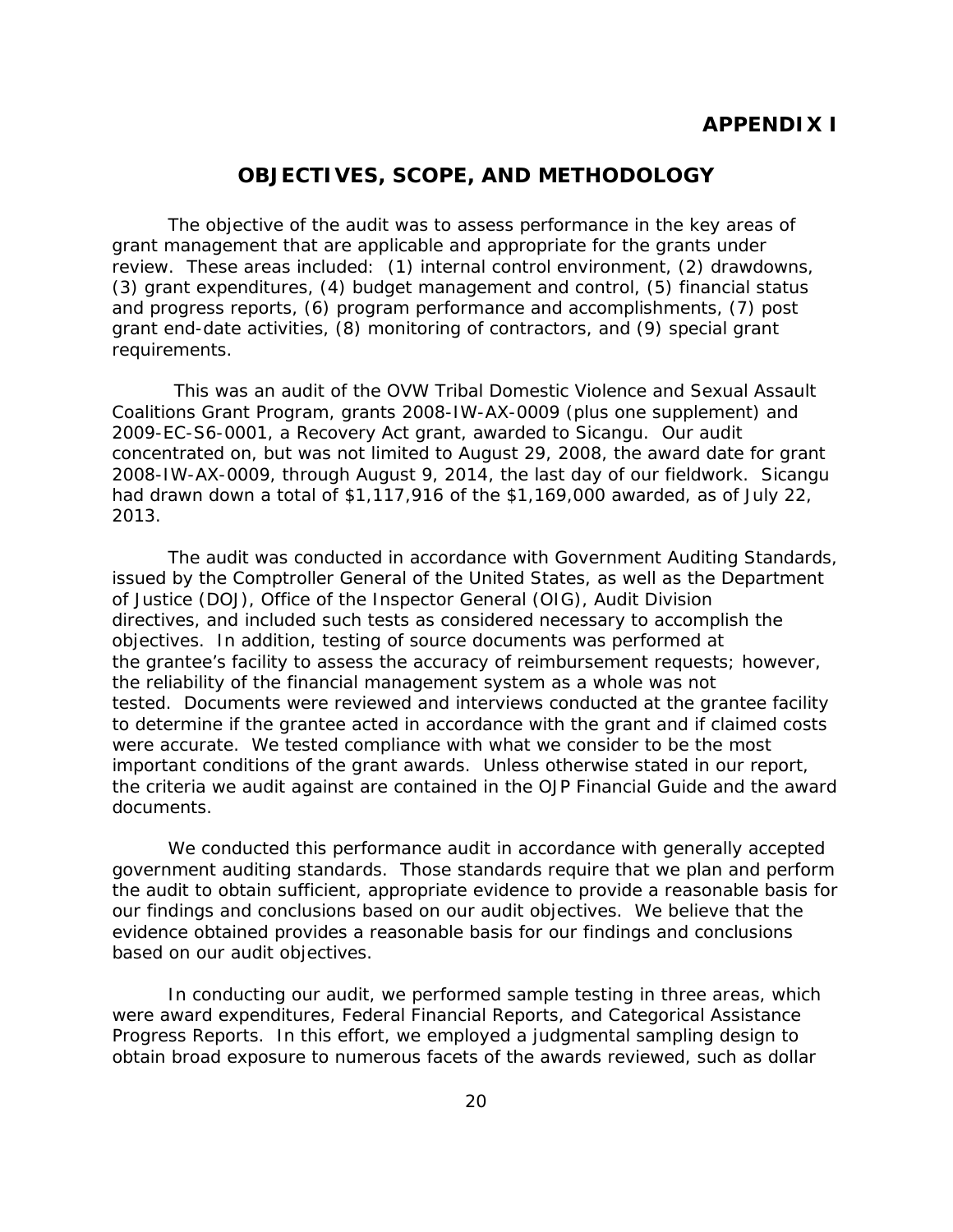amounts, expenditure category, or risk. However, this non-statistical sample design does not allow a projection of the test results for all grant expenditures or metrics.

management and controls, and program performance and accomplishments. In addition, we evaluated internal control procedures, drawdowns, budget However, we did not test the reliability of the financial management system as a whole.

The samples sizes were expanded for both grants for transactions testing and evaluation of the timeliness and accuracy of FFRs, Progress Reports, and Quarterly Recovery Act Reports.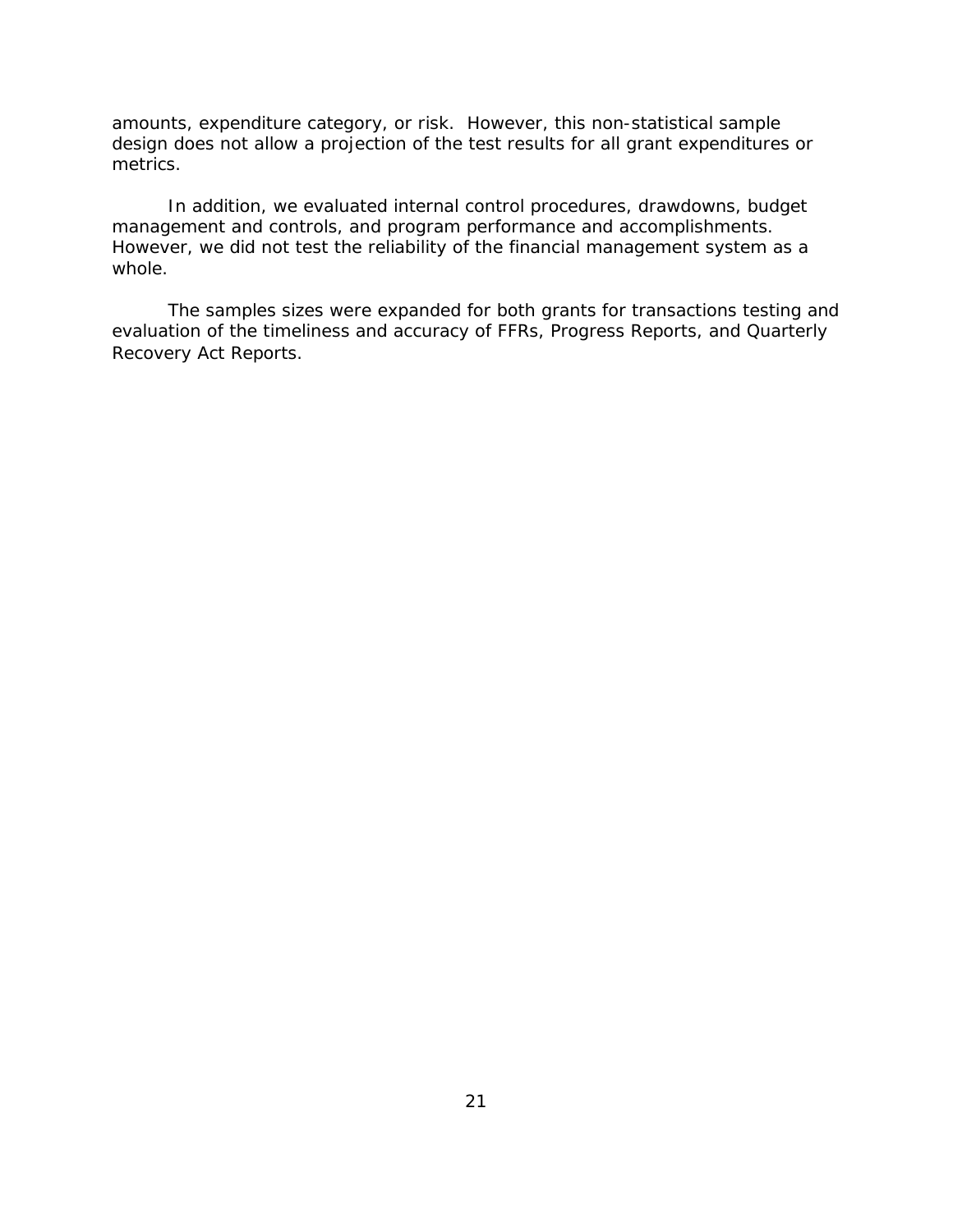#### **APPENDIX II**

### **SCHEDULE OF DOLLAR-RELATED FINDINGS[5](#page-25-1)**

<span id="page-25-0"></span>

| <b>DESCRIPTION</b>                              | <b>AMOUNT</b> | <b>PAGE</b>    |
|-------------------------------------------------|---------------|----------------|
| <b>QUESTIONED COSTS:</b>                        |               |                |
| Grant 2008-IW-AX-0009                           |               |                |
| Unsupported costs from transaction tests        | 456,255       | $\overline{7}$ |
| Unsupported costs due to block of missing files | 546,567       | 8              |
| Unallowable Early Expenditures                  | 41,422        | 8              |
| Unallowable Bank Charges                        | 3,394         | 8              |
| <b>Unallowable Bonuses</b>                      | 11,000        | $8 - 9$        |
| Total Questioned Costs 2008-IW-AX-0009          | \$1,058,638   |                |
| Grant 2009-EC-S6-0001                           |               |                |
| Unsupported from transaction tests              | 46,070        | 7              |
| Unsupported costs due to block of missing files | 107,320       | 8              |
| Unallowable Bank Charges                        | 688           | 8              |
| <b>Unallowable Bonuses</b>                      | 2,500         | $8 - 9$        |
| Total Questioned Costs 2009-EC-S6-0001          | 156,578<br>\$ |                |
| <b>TOTAL QUESTIONED COSTS</b>                   | \$1,215,216   |                |

l

<span id="page-25-1"></span><sup>5</sup>*Questioned Costs* are expenditures that do not comply with legal, regulatory, or contractual requirements, or are not supported by adequate documentation at the time of the audit, or are unnecessary or unreasonable. Questioned costs may be remedied by offset, waiver, recovery of funds, or the provision of supporting documentation.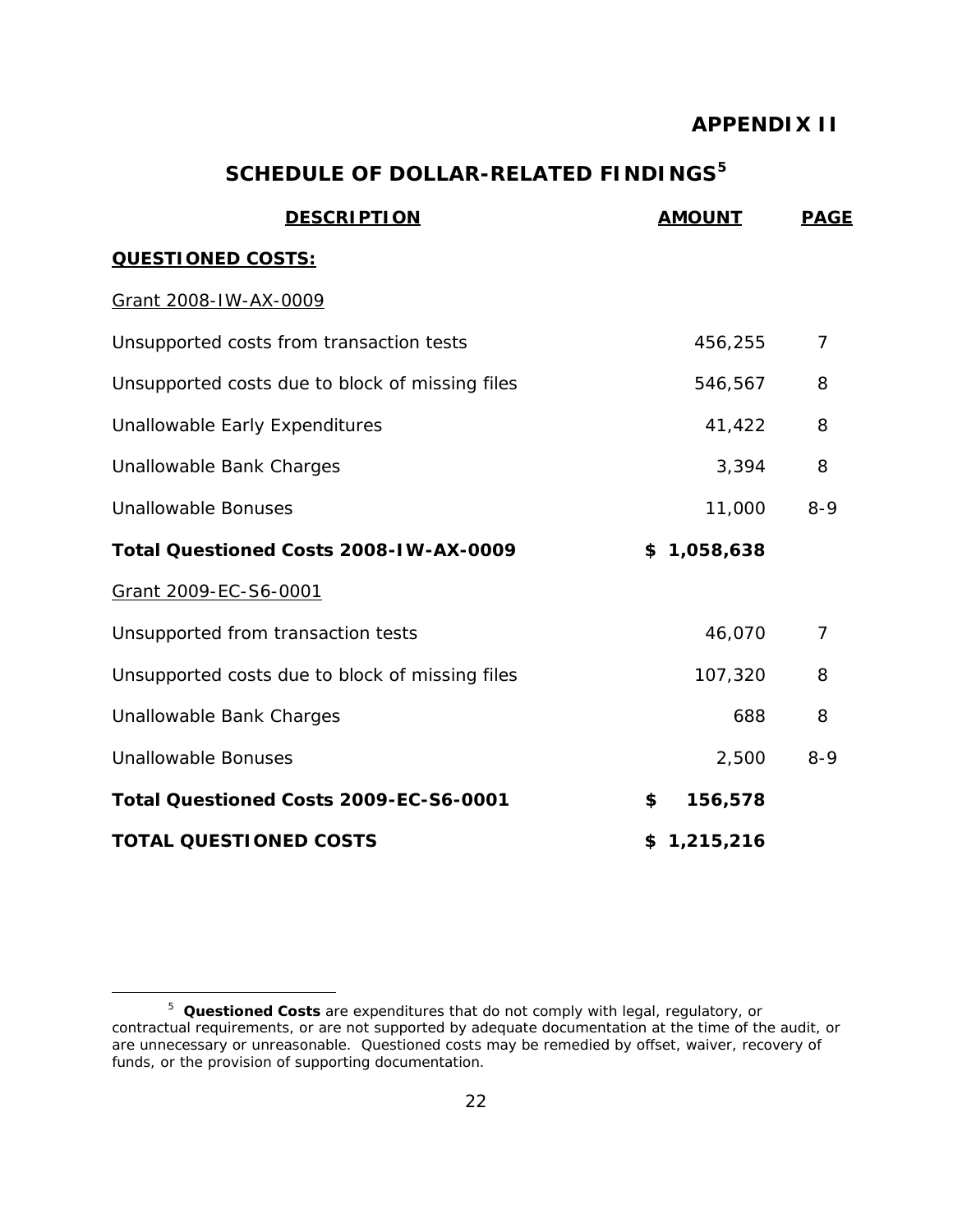#### **DUPLICATED QUESTIONED COSTS:** [1](#page-26-0)

#### Grant 2008-IW-AX-0009

| Unsupported costs due to missing files duplicated with<br><b>Transaction Testing</b> | (395, 031)      | 8       |
|--------------------------------------------------------------------------------------|-----------------|---------|
| Early Spending overlap with Transaction Testing                                      | (8, 853)        | 8       |
| Unallowable Bank Charges overlap with Missing Files                                  | (1, 121)        | 8       |
| Bonuses overlap with Transaction Testing                                             | (9,500)         | $8 - 9$ |
| Total Duplicated Costs 2008-IW-AX-0009                                               | \$ (414,505)    |         |
| Grant 2009-EC-S6-0001                                                                |                 |         |
| Unsupported costs due to missing files duplicated with<br><b>Transaction Testing</b> | (24, 942)       | 8       |
| Unallowable Bank Charges overlap with Missing Files                                  | (631)           | 8       |
| Total Duplicated Costs 2009-EC-S6-0001                                               | \$<br>(25, 573) |         |
| TOTAL DUPLICATED QUESTIONED COSTS                                                    | \$ (440,078)    |         |
| NET TOTAL QUESTIONED COSTS <sup>2</sup>                                              | 775,138<br>\$   |         |

<span id="page-26-0"></span> $\overline{a}$  transaction testing the unallowable costs of \$3,394 due to bank charges is reduced by \$1,121 to  $1$  We identified duplicate questioned costs between the categories of questioned costs. Therefore, for grant 2008-IW-AX-0009, the unsupported costs of \$546,567 due to missing files is reduced by \$395,031 to \$151,536 due to duplication with transaction testing; the unallowable costs of \$41,422 due to early spending issues is reduced by \$8,853 to \$32,569 due to duplication with \$2,273 due to duplication of missing documents; and the unallowable costs of \$11,000 for bonuses is reduced by \$9,500 to \$1,500 due to duplication with transactions tests. For grant 2009-EC-S6-0001, the unsupported costs of \$107,320 due to missing files is reduced by \$24,942 to \$82,378 due to duplication of transaction testingand the unallowable costs of \$688 due to bank charges is reduced by \$631 to \$57 due to duplication of missing documents.

<span id="page-26-1"></span> $^2$  Any minor differences in totals are due to rounding. The "Net Total Questioned Costs" is calculated by taking the Total Questioned Costs and subtracting out the Duplicated Questioned Costs.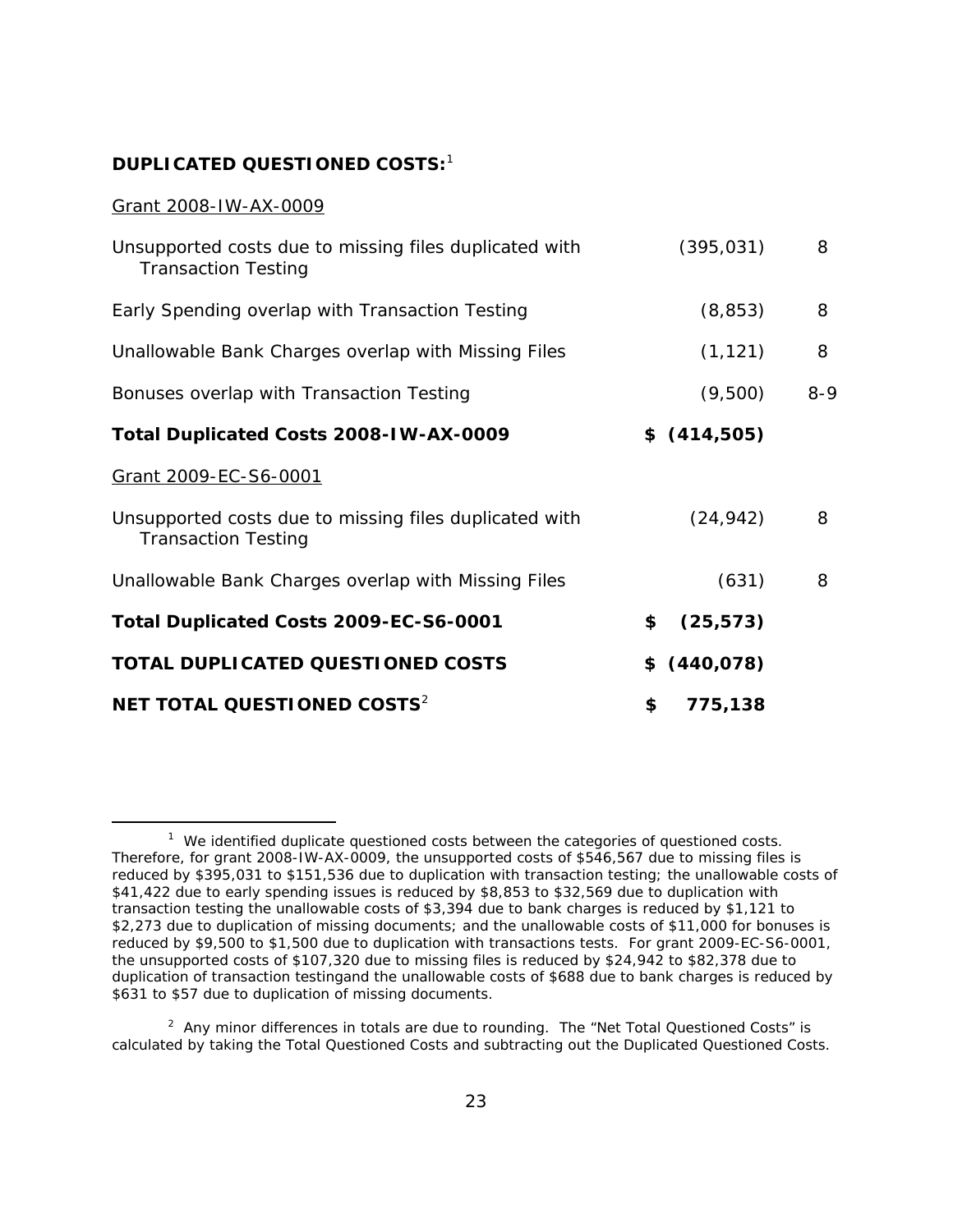#### **FUNDS PUT TO BETTER USE**[3](#page-27-0) **:**

#### Grant 2008-IW-AX-0009

 $\overline{a}$ 

| Undrawn funds                                             | 25,700        | 6 |
|-----------------------------------------------------------|---------------|---|
| Cash on hand (Wells Fargo Bank)                           | 20,688        | 6 |
| <b>Total Funds To Better Use</b><br>Grant 2008-IW-AX-0009 | 46,388        |   |
| Grant 2009-EC-S6-0001                                     |               |   |
| Undrawn funds                                             | 25,384        | 6 |
| Cash on hand (Well Fargo Bank)                            | 503           | 6 |
| <b>Total Funds To Better Use</b><br>Grant 2009-EC-S6-0001 | 25,887        |   |
| <b>TOTAL FUNDS PUT TO BETTER USE</b>                      | \$72,275      |   |
| <b>TOTAL DOLLAR-RELATED FINDINGS</b>                      | \$<br>847,413 |   |

<span id="page-27-0"></span><sup>3</sup>**Funds Put To Better Use** are funds that could be used more efficiently if management took actions to implement and complete an audit recommendation, including de-obligation of funds from programs or operations.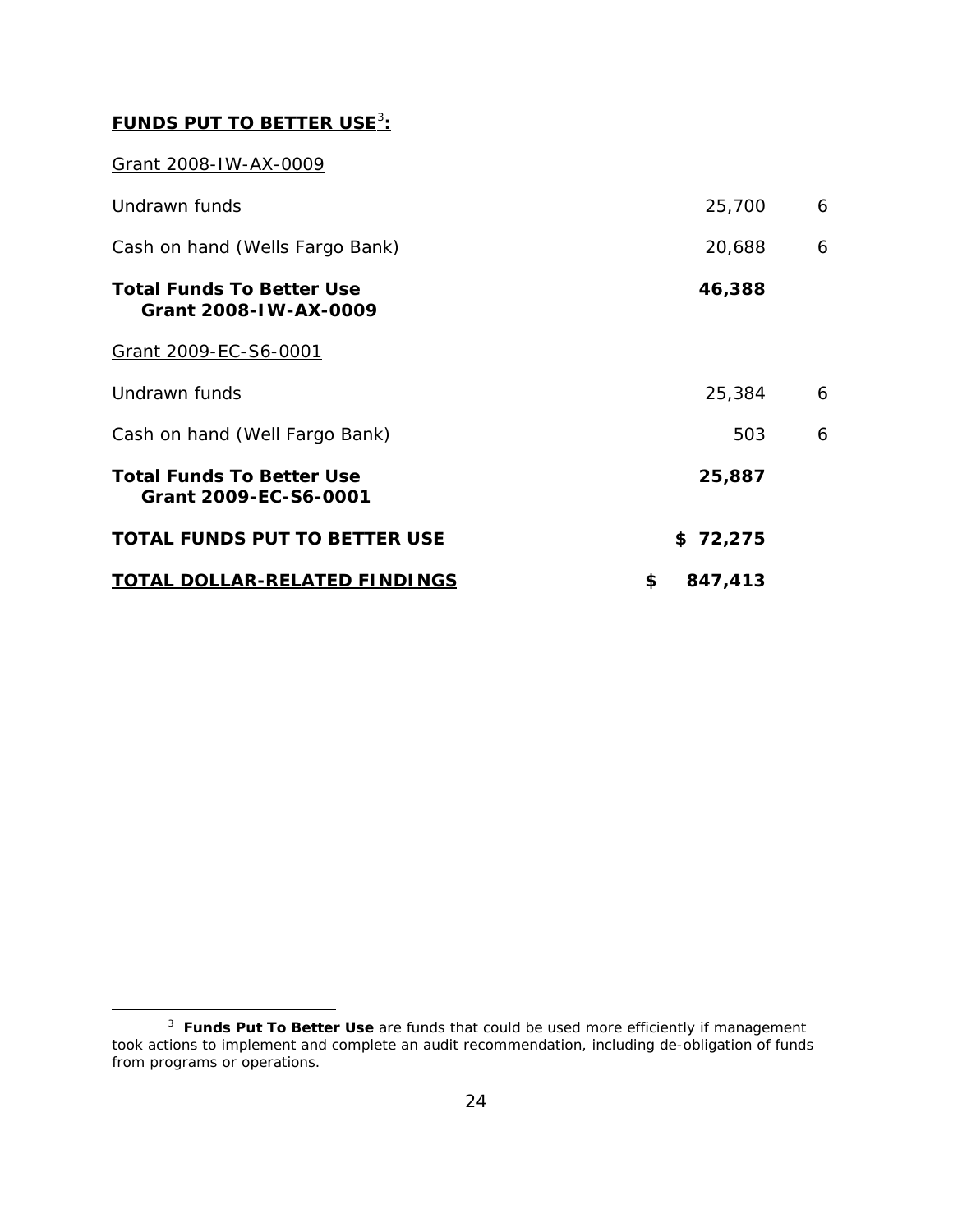#### **APPENDIX III OVW RESPONSE TO DRAFT REPORT**

<span id="page-28-0"></span>

This memorandum is in response to your correspondence dated April 23, 2014 transmitting the above draft audit report for the Sicangu Coalition Against Sexual and Domestic Violence. We consider the subject report resolved and request written acceptance of this action from your office.

The report contains six recommendations that include  $$1,215,216$  in questioned costs. The Office on Violence Against Women (OVW) is committed to working with the grantee to address each recommendation and bring them to a close as quickly as possible. The following is our analysis of the audit recommendations.

#### 1) Remedy the \$502,325 in unsupported personnel costs related to transaction testing.

OVW does agree with the recommendation. We We will coordinate with the Sicangu Coalition to remedy the \$502,325 in unsupported personnel costs related to transaction testing.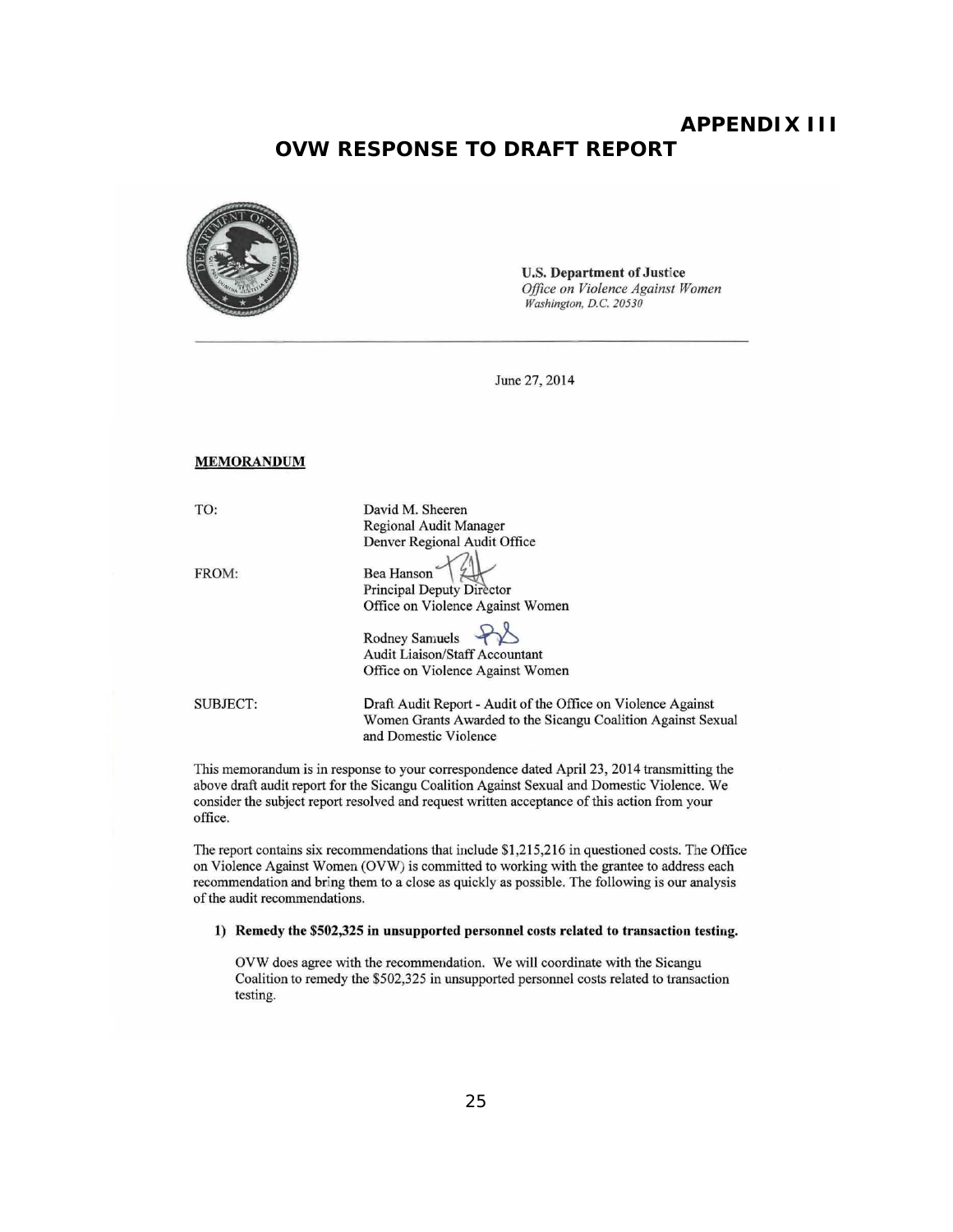#### 2) Remedy the \$653,887 in unsupported personnel costs due to missing files.

OVW does agree with the recommendation. We will coordinate with the Sicangu Coalition to remedy the \$653,887 in unsupported personnel costs due to missing files.

#### 3) Remedy the \$41,422 in unallowable costs due to early expenditures.

OVW does agree with the recommendation. We will coordinate with the Sicangu Coalition to remedy the \$41,422 in unallowable costs due to early expenditures.

#### 4) Remedy the \$4,082 in unallowable bank charges.

OVW does agree with the recommendation. We will coordinate with the Sicangu Coalition to remedy the \$4,082 in unallowable bank charges.

#### 5) Remedy the \$13,500 in unallowable bonuses.

OVW does agree with the recommendation. We will coordinate with the Sicangu Coalition to remedy the remedy the \$13,500 in unallowable bonuses.

#### 6) Put funds to better use by returning to the program  $$72,275$  in excess cash and undrawn funds.

OVW does agree with the recommendation. We will coordinate with the Sicangu Coalition to be sure that funds are put to better use by returning to the program \$72,275 in excess cash and undrawn funds.

We appreciate the opportunity to review and comment on the draft report. If you have any questions or require additional information, please contact Rodney Samuels of my staff at (202) 514-9820.

#### cc Angela Wood Accounting Officer Office on Violence Against Women (OVW)

Louise M. Duhamel, Ph.D. Acting Assistant Director Audit Liaison Group **Justice Management Division** 

Lorraine Edmo Tribal Program Director Office on Violence Against Women (OVW)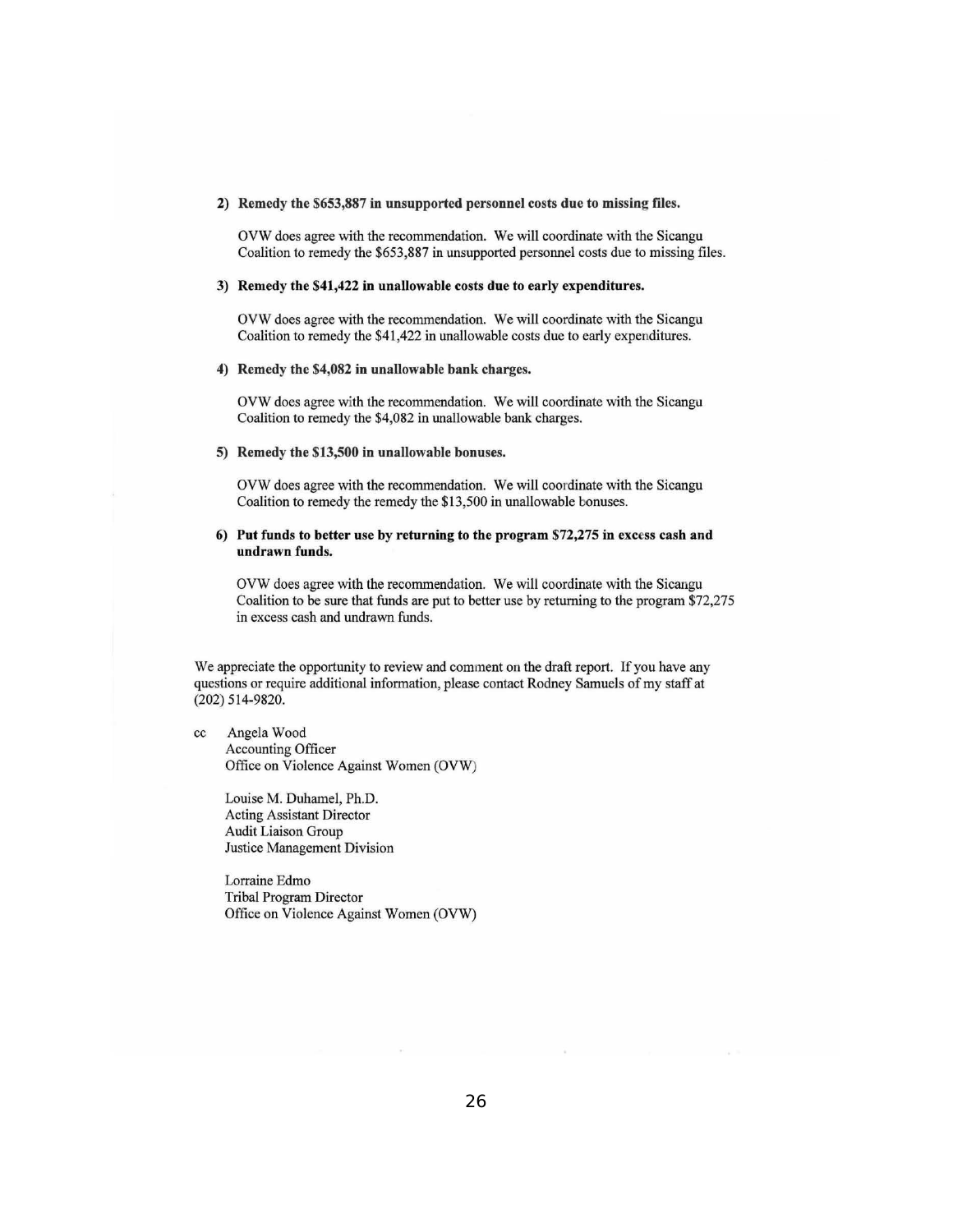#### <span id="page-30-1"></span><span id="page-30-0"></span> **ACTIONS NECESSARY TO CLOSE THE REPORTOFFICE OF THE INSPECTOR GENERAL ANLAYSIS AND SUMMARY OF**

 comment. OVW's response is incorporated in Appendix III. However, Sicangu elected to not provide written comments on our report or on any planned corrective In accordance with standard audit practice, the Office of the Inspector General (OIG) discussed the findings with the Sicangu Coalition Against Sexual and Domestic Violence (Sicangu) representatives and provided a draft audit report to the Office on Violence Against Women (OVW) and Sicangu for review and official actions to address the findings in our report.

#### **Analysis of OVW's Response to the Draft Report**

In its response to the draft report, OVW agreed with all recommendations and stated that it will coordinate with Sicangu to implement the corrective actions. All recommendations are resolved based on OVW's agreement to take appropriate corrective action.

#### **Recommendation**

#### **1.Remedy the \$502,325 in unsupported costs related to transaction testing.**

Resolved. The OVW agreed with our recommendation and stated in its response that it would coordinate with Sicangu to remedy the \$502,325 in unsupported personnel costs related to transaction testing.

This recommendation can be closed when we receive documentation demonstrating that the OVW has remedied the \$502,325 in unsupported personnel costs related to transaction testing.

#### **2. Remedy the \$653,887 in unsupported costs due to missing files.**

Resolved. The OVW agreed with our recommendation and stated that it personnel costs due to missing files. would coordinate with Sicangu to remedy the \$653,887 in unsupported

costs due to missing files. This recommendation can be closed when we receive documentation demonstrating that the OVW has remedied the \$653,887 in unsupported costs due to missing files.<br>27